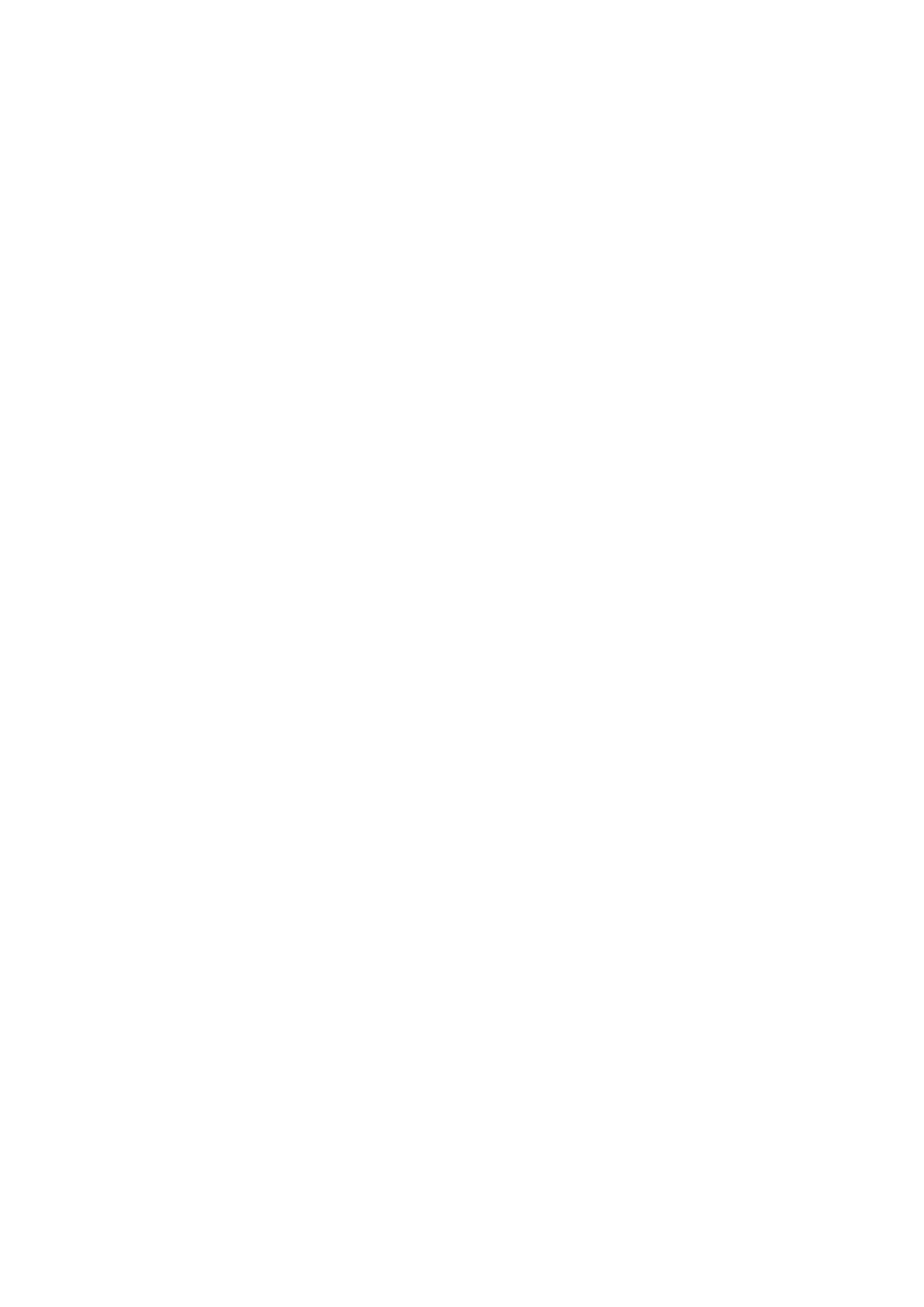# **English**

| 1. | How to assemble the ZPro | 2 |
|----|--------------------------|---|
| 2. | Getting started          | 3 |
| 3. | Safety warnings          | З |
|    | Warranty                 | 4 |

### **1. How to assemble the ZPro**

Follow the instructions in detail to assemble your ZPro. You can find the instructions in the Help section "How to assemble your ZPro" at the following link:

<https://www.zycle.eu/assemble-ZPro>

Or scan this QR code.

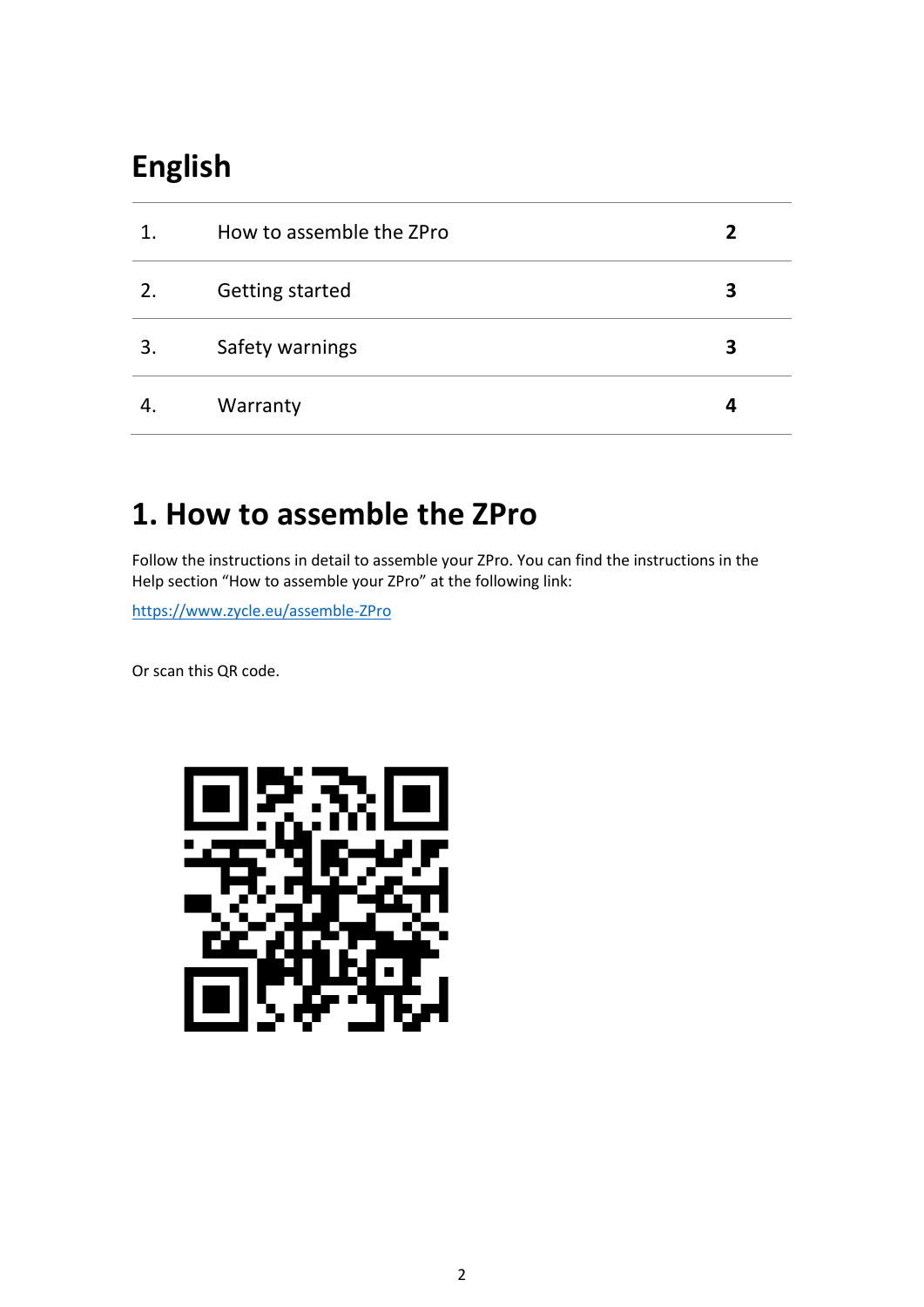### **2.Getting started**

Plug the Smart ZPro into the outlet. The LED just below the trainer will light up. The LED should stay green until the trainer is paired via ANT+ or Bluetooth.

Set up the local communications system:

### **Bluetooth**

In Windows, pair your Smart ZPro to your PC first (not necessary on Mac, iPad or Android tablets).

### **3. Safety warnings**

Make sure all the components described in the assembly section are securely attached to the trainer. If they are not, the user could fall off the trainer.

### **Electrical connection.**

Properly plug the transformer into the outlet and to the connection on the trainer. Your electrical installation must conform to the standards or regulations in effect in the country where the trainer is being used. The connection to the mains must be easily accessible.

### **Use original spare parts.**

If the transformer is damaged, it must be replaced with another adapter supplied by ZYCLE or by its after-sales service.

### **Cleaning.**

To clean the trainer, use a cloth dipped in water or a mild cleaning solution. Be sure to unplug it before cleaning it. Do not allow any cleaning products to enter the resistance unit.

### **Maintenance.**

For information on the maintenance of your ZPro visit the web:

<https://www.zycle.eu/maintenance-ZPro>

Remember that your Smart ZPro can only be connected to one Bluetooth device at a time.

### **ANT+**

Connect the USB ANT+ antenna to the PC or tablet (USB ANT+ not included).

If using an Android tablet, you will need an additional adapter (OTG cable, not included).

#### **Users who can use the trainer.**

The trainer is intended for use only by people who have the physical, sensory and mental abilities needed to make the effort required by any exercise routine.

We recommend asking your doctor if you are fit enough to engage in the physical activity required to use the trainer.

Even if you meet the above requirements, you must have sufficient experience or knowledge, or have received adequate training, to use this exercise equipment.

### **Users who can NOT use the trainer.**

Under no circumstances should the trainer be used by individuals with diminished physical, sensory or mental capacities. It is also not intended for children.

The trainer must be kept out of the reach of these individuals.

### **Health recommendations.**

If you do not feel well while exercising, or if you feel weak, discomfort, pain or tightness of the chest, or if you are short of breath or have an irregular heartbeat, stop using the trainer. We recommend checking with your doctor.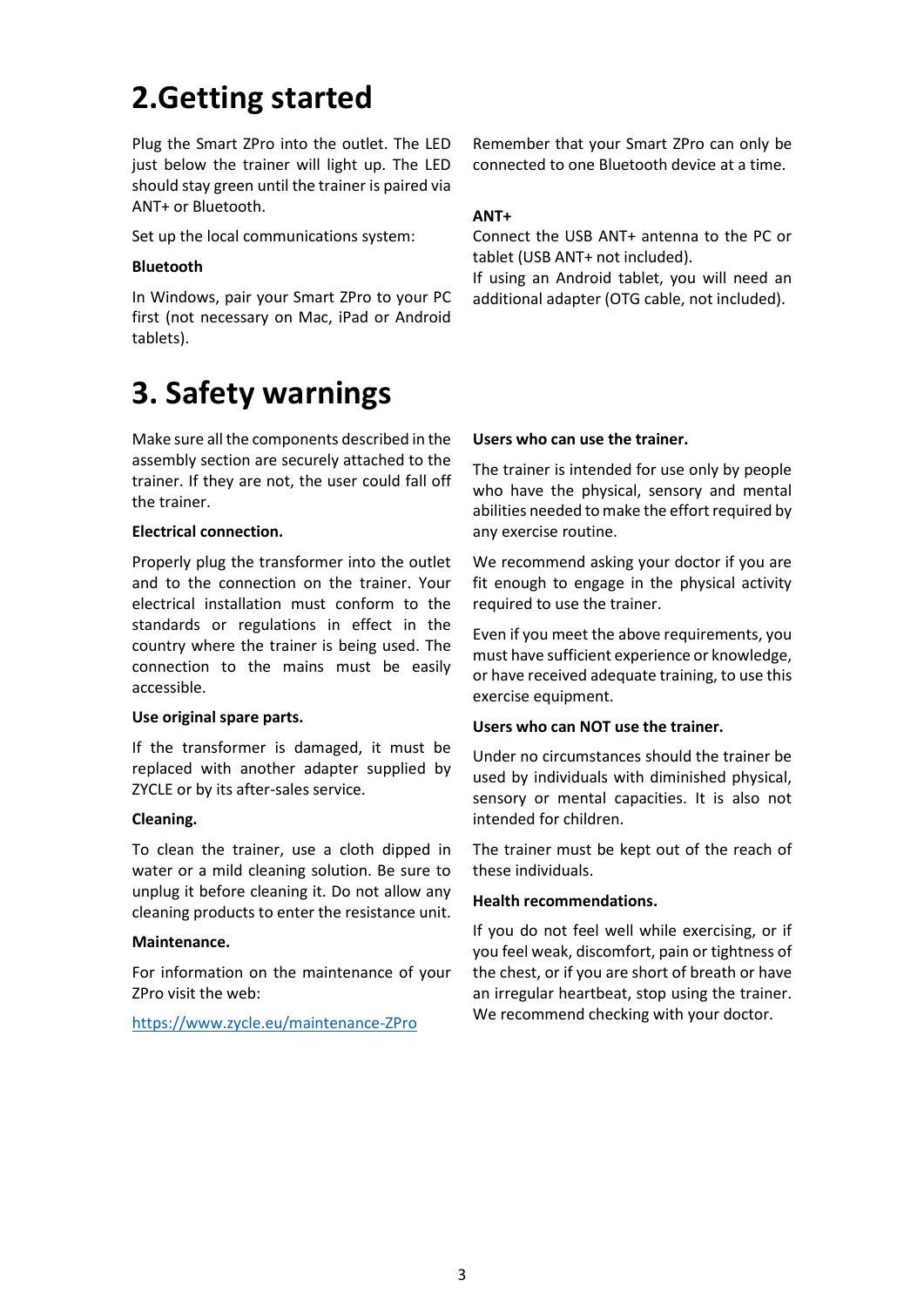### **4. Warranty**

Versa Design S.L. offers a limited two-year warranty from the original purchase date. During this period, Versa Design S.L. guarantees that the trainer will be free from material and manufacturing defects. Versa Design S.L. shall not be liable for damage resulting from improper use of this product.

#### **Applicability.**

This warranty is offered only to the original owner and to trainers purchased through authorized distributors or stores.

#### **Limitations and Voiding of the Warranty.**

The warranty does not cover any causes not attributable to the manufacturer. The warranty does not cover normal wear and tear of parts.

It also does not cover any damage caused by accidents, improper use, improper care or negligence.

#### **Manuals and Videos.**

There are manuals and videos for the simulators and trainer in the Help section at zycle.eu.

### **Help.**

If you have questions, see the help section at www.zycle.eu

#### **The warranty is void if:**

(1) the trainer is used for a purpose for which it was not designed; (2) the assembly and maintenance instructions are not followed; (3) the trainer is repaired or attempted to be repaired by anyone other than the official repair service.

Versa Design S.L. declines all liability for any direct or indirect damage that may occur under the aforementioned circumstances.

#### **Technical Assistance.**

In the help section at zycle.eu, you will find information on how to get personalized technical assistance. Remember to keep your purchase receipt with the printed date on it at least during the two-year warranty period.

#### **Warranty registration:**

Download the ZYCLE App and register your product guarantee.

Available for iOS and Android.

### **Proper disposal of the product as per Directive 2012/19/EU on waste electrical and electronic equipment (WEEE).**

At the end of its life-cycle, the product must not be discarded with other waste. It must be taken to a recycling centre, not thrown out, to avoid potential environmental or health consequences. Users can contact the seller from which they purchased the product for more information on recycling or disposing of it.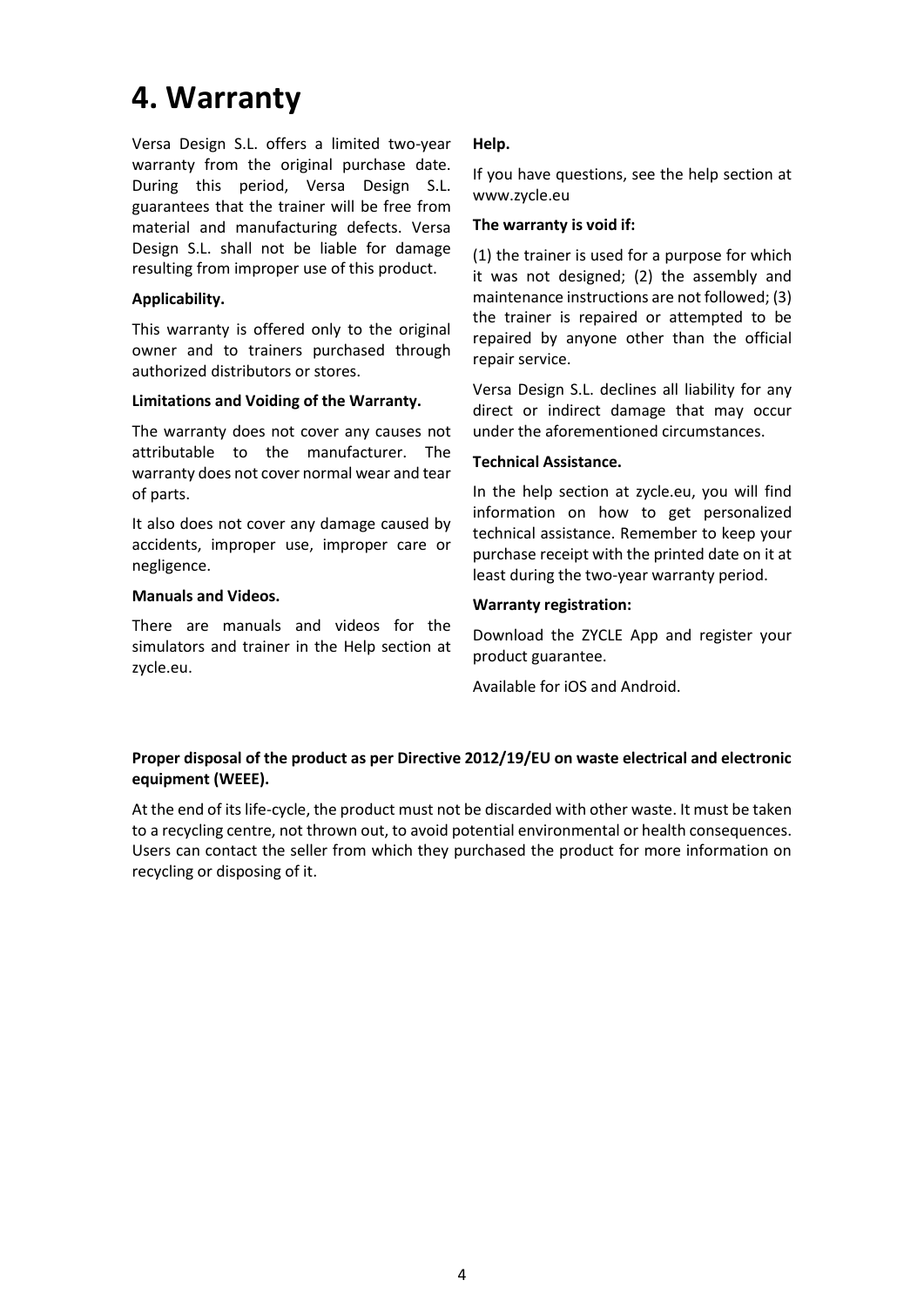# **Español**

| 1. | Cómo montar tu ZPro       | 5 |
|----|---------------------------|---|
| 2. | Puesta en marcha          | 6 |
| 3. | Advertencias de seguridad | 6 |
|    | Garantía                  |   |

### **1. Cómo montar tu ZPro**

Para montar tu ZPro sigue las instrucciones detalladamente, podrá encontrarlas en el apartado de ayuda ¿Cómo montar tu ZPro? en la dirección web:

<https://www.zycle.eu/montar-ZPro>

O escanea el código QR adjunto:

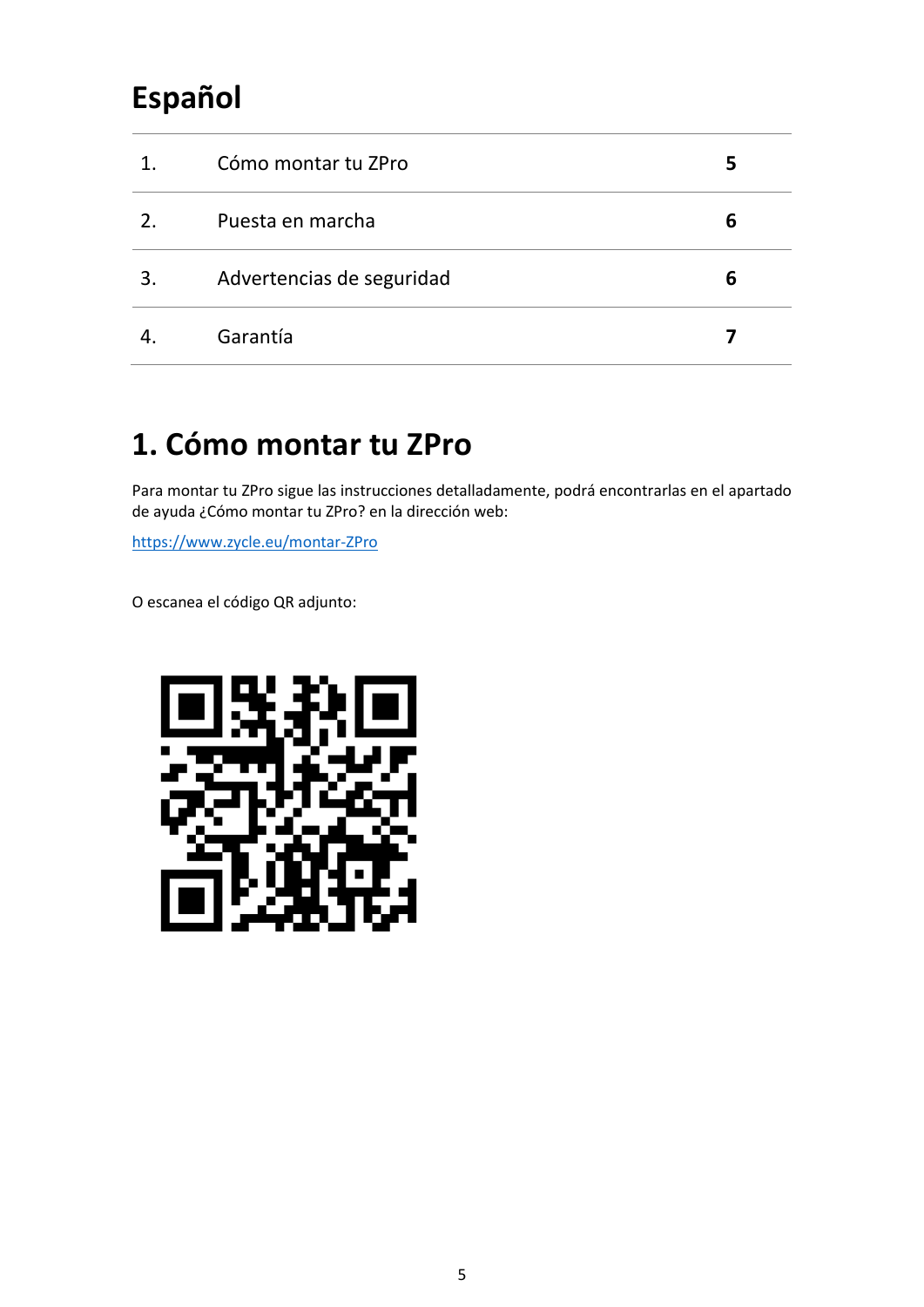### **2. Puesta en marcha**

Conecta tu Smart ZPro a la corriente eléctrica. Se encenderá el led situado justo detrás del rodillo. El led debe permanecer en color verde hasta que el rodillo sea emparejado por ANT+ o por Bluetooth.

Prepara el sistema local de comunicaciones:

#### **Bluetooth**

Tu ZPro se empareja de manera automática con el PC, Tablet o Móvil donde se esté ejecutando el simulador que desees utilizar. En el caso de utilizar un PC, no es necesario realizar una vinculación previa entre tu ZPro y

### **3. Advertencias de seguridad**

Asegúrate de que todos los componentes descritos en el montaje están perfectamente fijados al rodillo. Si no están bien fijados podrían provocar la caída del usuario.

#### **Conexión a la red eléctrica.**

Conecta correctamente el transformador a la red y a la toma del rodillo. La instalación eléctrica debe ser conforme con las prescripciones a norma o de ley previstas en el país en el que se utiliza.

La base de conexión a la red de alimentación deberá ser fácilmente accesible.

#### **Usa repuestos originales.**

Si el transformador de corriente está dañado debe ser sustituido por un recambio suministrado por ZYCLE o por su servicio postventa.

#### **Limpieza.**

Para la limpieza del rodillo emplea un paño humedecido con agua o productos de limpieza no agresivos. Límpialo siempre

su sistema operativo. Si el emparejamiento se realiza con éxito, el led de tu ZPro pasará de color verde a color azul.

### **ANT+**

Primero debes conectar una antena USB ANT+ a tu PC o Tablet (antena USB ANT+ no incluida en la caja). El emparejamiento posterior entre ZPro y tu dispositivo, PC, Tablet o Móvil se realizará de manera automática.

Si el emparejamiento se realiza con éxito, el led de tu ZPro cambiará de color verde a color blanco.

cuando esté desconectado de la red eléctrica. Evita que los productos de limpieza lleguen al interior de la unidad de resistencia.

#### **Mantenimiento.**

Para obtener información del mantenimiento de tu ZPro visita la web:

#### <https://www.zycle.eu/mantenimiento-ZPro>

#### **Usuarios que pueden utilizar el rodillo**

El rodillo está destinado exclusivamente a personas con todas las facultades físicas, sensoriales y mentales necesarias para realizar el esfuerzo que conlleva la actividad deportiva.

Te recomendamos que consultes con tu médico si estás capacitado para realizar la actividad física que requiere el uso del rodillo. Aun cumpliendo con los requisitos anteriores, debes tener la suficiente experiencia o conocimientos, o haber recibido una orientación adecuada para utilizar este material deportivo.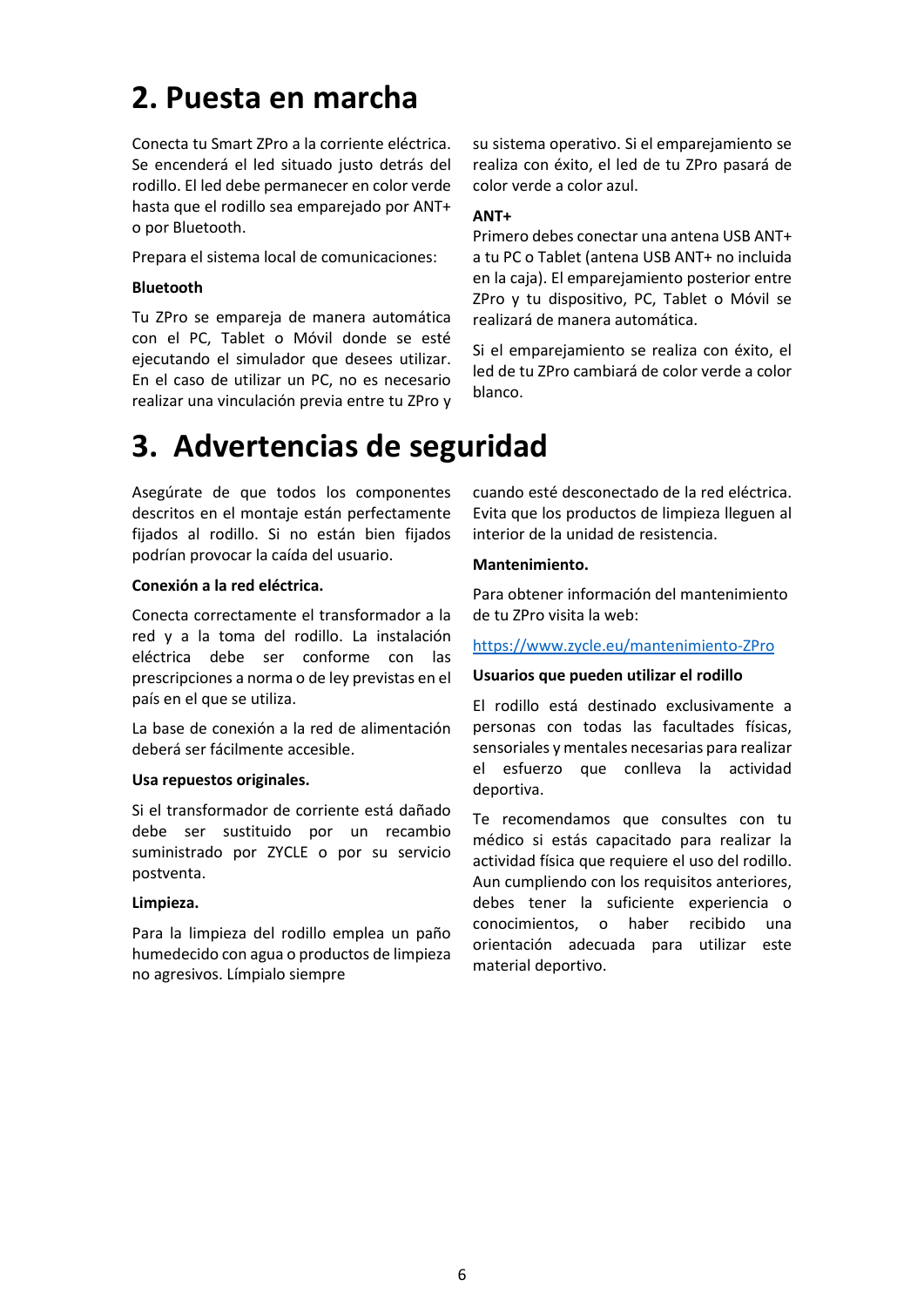### **4. Garantía**

Versa Design S.L. ofrece una garantía limitada de 2 años a partir de la fecha original de compra. Durante el periodo de vigencia Versa Design S.L. garantiza que el rodillo no presentará defectos en sus materiales ni en su fabricación.

Versa Design S.L. no será responsable bajo ninguna circunstancia de daños ocasionados por el uso inadecuado de este producto.

#### **Aplicación.**

Esta garantía se aplica exclusivamente al propietario original, y a rodillos adquiridos a través de distribuidores o tiendas autorizadas.

#### **Limitación y Anulación de la garantía.**

Se excluyen de la garantía las causas no imputables al fabricante. La garantía no cubre piezas que se hayan desgastado mediante el uso normal del rodillo. Tampoco cubre ningún daño ocasionado por accidentes, uso indebido, cuidado inadecuado, negligencia.

#### **Ayuda.**

Si tienes alguna duda, ve a la sección de Ayuda en zycle.eu.

#### **Manuales y vídeos.**

Hay manuales y vídeos de los simuladores y el rodillo en la sección de Ayuda en zycle.eu.

#### **La garantía queda anulada cuando:**

(1) al rodillo se le da un uso diferente aquel para el que se ha concebido, (2) cuando no se han seguido las instrucciones de montaje y conservación, (3) cuando al rodillo ha sido objeto de reparaciones o intentos de reparación que no han sido efectuadas por el servicio técnico oficial.

Versa Design S.L. declina todo tipo de responsabilidad por eventuales daños que directa o indirectamente pudieran derivarse.

#### **Asistencia técnica.**

Dentro de la sección de Ayuda de zycle.eu encontrarás información de cómo obtener asistencia técnica de forma personalizada. Recuerda conservar tu comprobante de compra con la fecha impresa al menos durante los dos años que dura la garantía.

#### **Registro de garantía:**

Descarga la App de ZYCLE y registra la garantía de tu producto.

Disponible para iOS y Android.

### **Correcto desecho del producto con arreglo a la directiva 2012 / 19 / UE sobre Residuos de Aparatos Eléctricos y Electrónicos (RAEE).**

Al finalizar el ciclo de vida, el producto no debe desecharse junto con el resto de residuos. Debe llevarse a un punto limpio para evitar eventuales daños al medio ambiente o a la salud. Los usuarios pueden contactar con el vendedor al cual compraron el producto para obtener más información sobre el reciclaje o desecho del mismo.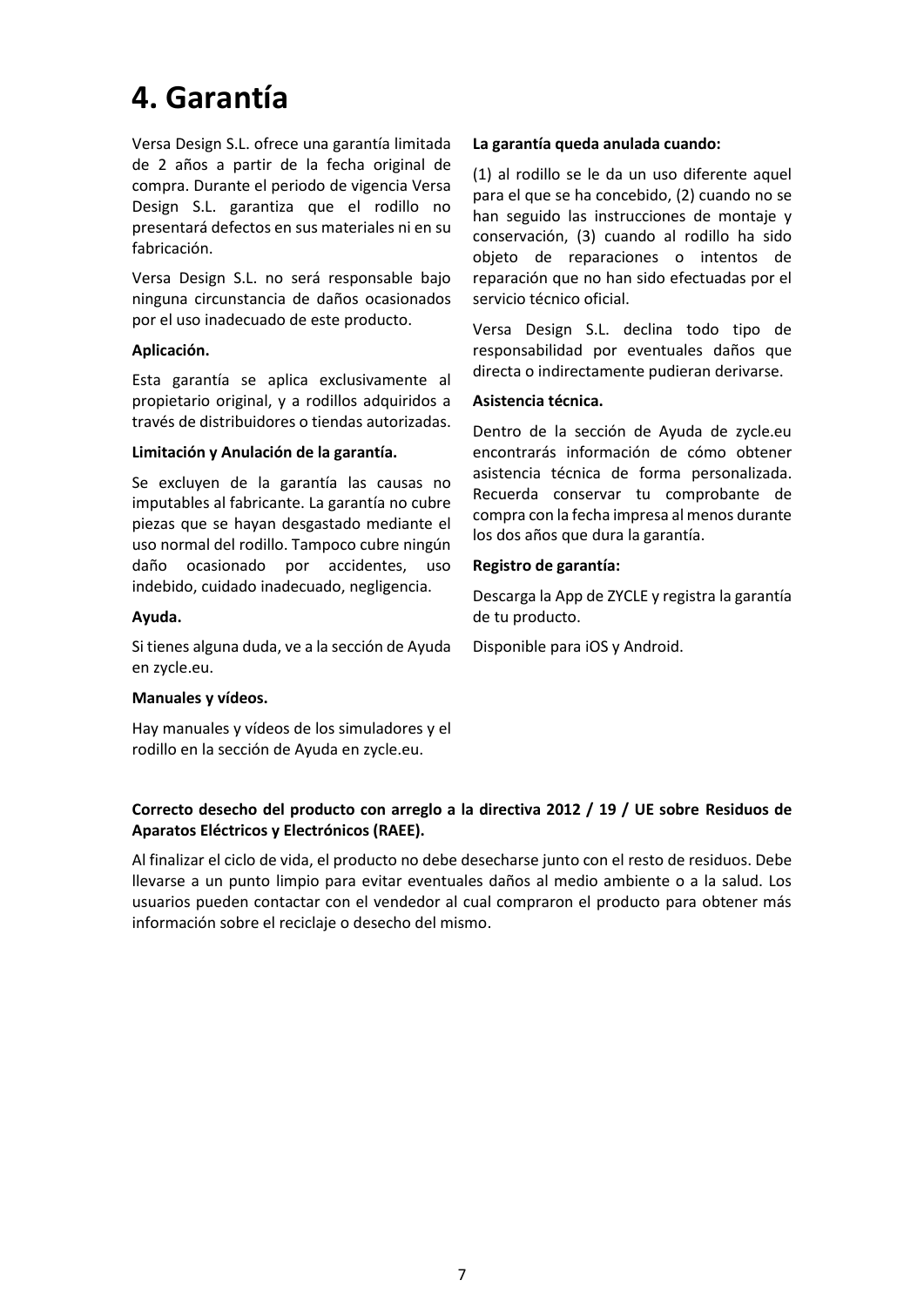### **Français**

| 1.              | Comment installer votre ZPro | 8  |
|-----------------|------------------------------|----|
| $\mathcal{P}_1$ | Mise en marche               | 9  |
| 3.              | Mises en garde de sécurité   | 9  |
|                 | Garantie                     | 10 |

### **1. Comment installer votre ZPro**

Pour l'installation de votre ZPro, veuillez suivre en détail les instructions que vous pourrez trouver dans la section d'aide "How to assemble your ZPro" à l'adresse suivante :

[https://www.zycle.eu/assemble-ZPro](https://www.zycle.eu/assemble-zdrive)

Ou scannez le code QR suivant :

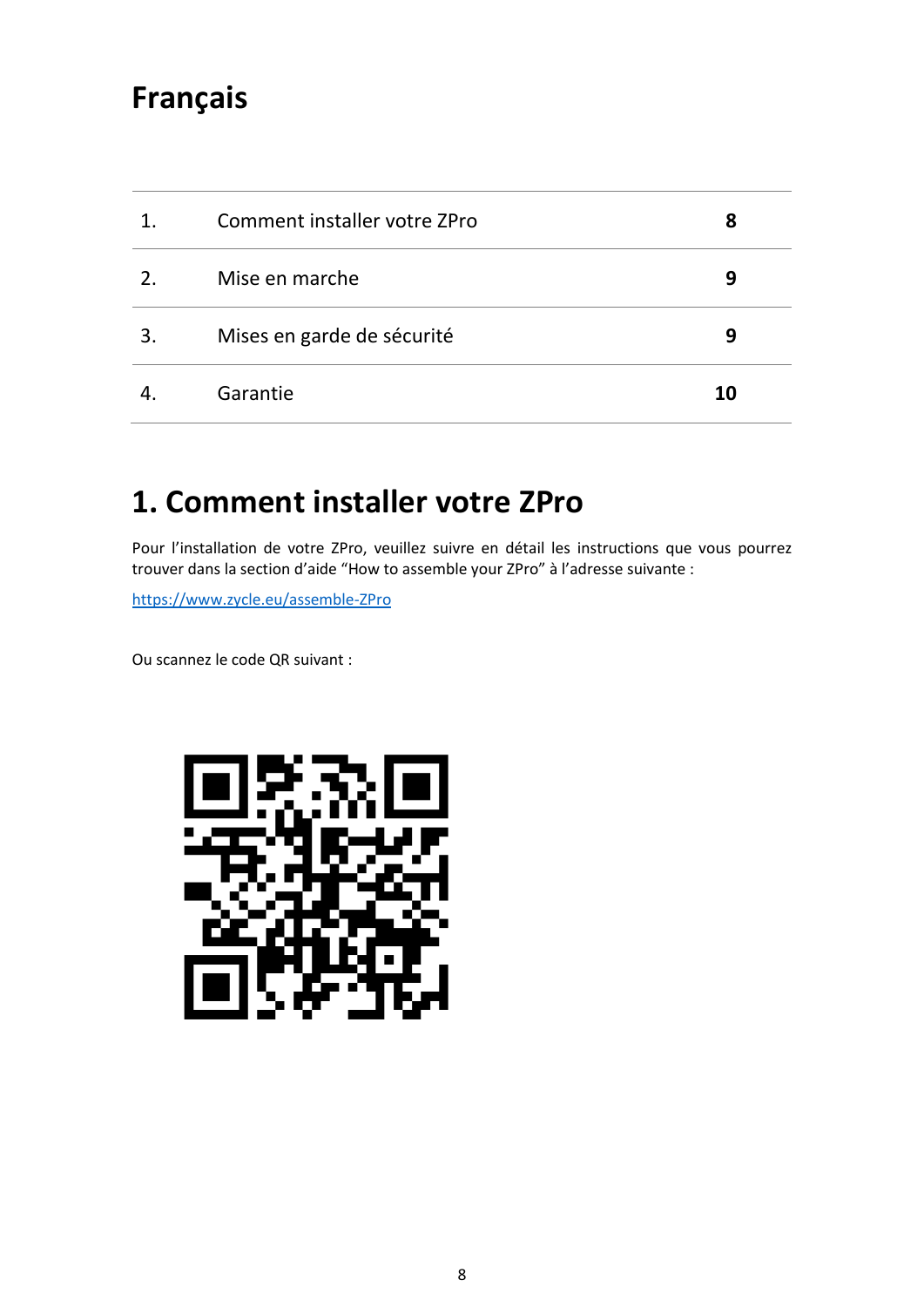### **2. Mise en marche**

Branchez la Smart ZPro sur le secteur.

Le voyant LED situé juste en dessous du hometrainer s'allumera. Le voyant LED doit rester vert jusqu'à ce que le home-trainer soit couplé par ANT+ ou Bluetooth.

Préparez le système local de communications :

#### **Bluetooth**

Sous Windows, connectez votre Smart ZPro à votre PC en premier lieu (non nécessaire pour les Mac, iPad ou tablettes Android). Souvenezvous que votre Smart ZPro ne peut être reliée qu'à un seul périphérique Bluetooth à la fois.

#### **ANT+**

Branchez l'antenne USB ANT+ à votre PC ou tablette (USB ANT + non inclus).

Si vous utilisez une tablette Android, vous aurez besoin d'un adaptateur supplémentaire (câble OTG, non fourni).

### **3. Mises en garde de sécurité**

Vérifiez que tous les composants décrits lors du montage dans le montage soient parfaitement fixés au trainer.

S'ils sont mal fixés, ils pourraient provoquer la chute de l'utilisateur.

#### **Branchement au réseau électrique.**

Branchez correctement le transformateur au réseau et à la prise du home-trainer.

L'installation électrique doit être conforme aux prescriptions de la norme ou de la loi prévues dans le pays dans lequel il est utilisé. La base de branchement au réseau électrique doit être facilement accessible.

#### **Utilisez des pièces de rechange d'origine.**

Si le transformateur électrique est endommagé, il doit être remplacé par une pièce de rechange fournie par ZYCLE ou par son service après-vente.

#### **Maintenance.**

Pour plus d'informations sur la maintenance de votre ZPro, visitez le Web :

[https://www.zycle.eu/maintenance-ZPro](https://www.zycle.eu/maintenance-zdrive)

#### **Nettoyage.**

Pour le nettoyage du home-trainer, utilisez un chiffon imbibé d'eau ou des détergents non agressifs. Nettoyez-le toujours quand il est débranché. Évitez que les détergents ne parviennent à l'intérieur de l'unité de la résistance.

#### **Utilisateurs pouvant utiliser le trainer.**

Le trainer n'est absolument pas destiné à des personnes dont les capacités physiques, sensorielles ou mentales sont réduites. Il n'est pas non plus destiné aux enfants.

Le home-trainer doit être tenu éloigné de ce groupe de personnes.

#### **Recommandations concernant la santé.**

Si, avant ou pendant l'exercice physique vous n'êtes pas en parfaite forme physique ou si vous vous sentez faible, si vous sentez une gêne, une douleur ou une oppression au niveau de votre poitrine, si vous manquez d'air ou si votre pouls est irrégulier, abstenez-vous d'utiliser le home-trainer.

Nous vous conseillons de consulter votre médecin.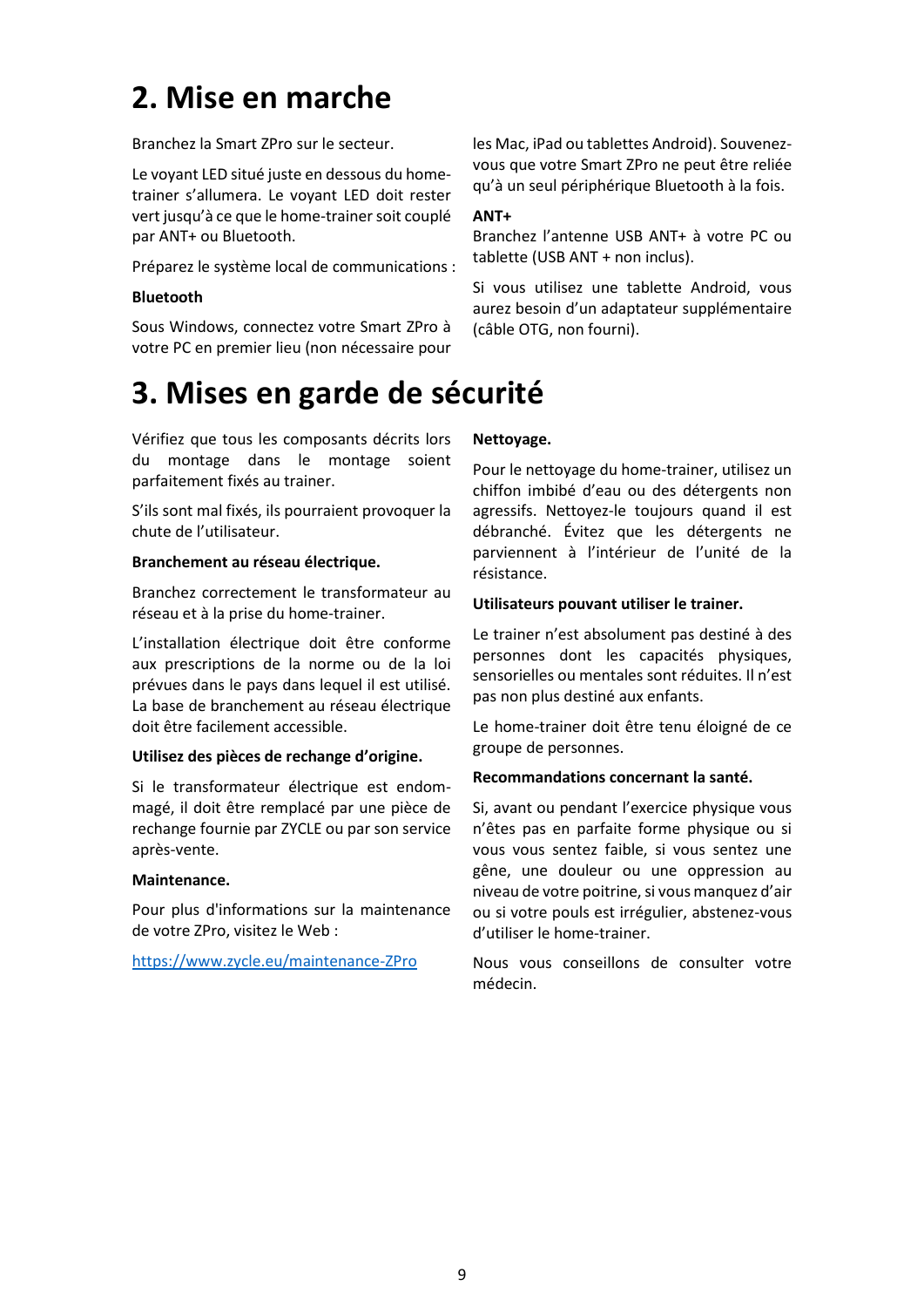### **4. Garantie**

Versa Design S.L. vous offre une garantie limitée de 2 ans à compter de la date d'achat initiale. Au cours de la période de validité, Versa Design S.L. vous garantit que le hometrainer ne présentera pas de défauts dans ses matériaux ni dans sa fabrication.

En aucun cas, Versa Design S.L. n'est responsable des dommages causés par l'usage inapproprié de ce produit.

#### **Application.**

Cette garantie s'applique exclusivement au propriétaire originel et aux home-trainers achetés par le biais de distributeurs ou de boutiques autorisés.

#### **Limitation et annulation de la garantie.**

Sont exclues de la garantie les causes non imputables au fabricant. La garantie ne couvre pas les pièces qui ont été usées suite à l'usage normal du home-trainer. Elle ne couvre pas non plus les dommages causés par des accidents, l'utilisation indue, le mauvais entretien, la négligence.

#### **Guides et vidéos.**

Des guides et des vidéos du simulateur et du home-trainer sont disponibles dans la rubrique d'Aide sur zycle.eu

#### **Aide.**

Si vous avez des questions, consultez la rubrique d'Aide sur zycle.eu

#### **La garantie est annulée lorsque :**

(1) le trainer servira pour un usage autre que celui pour lequel il a été conçu, (2) lorsque les instructions de montage et d'entretien n'auront pas été respectées (3) lorsque le trainer aura a fait l'objet de réparations ou de tentatives de réparation qui n'auront pas été effectuées par le service technique officiel.

Versa Design S.L. décline toute responsabilité pour les dommages qui directement ou indirectement pourraient en résulter.

#### **Assistance technique.**

Au sein de la rubrique d'aide de zycle.eu, vous trouverez des informations pour obtenir une assistance technique de façon personnalisée. Souvenez-vous de conserver votre ticket d'achat avec la date imprimée au moins durant les deux ans que dure la garantie.

#### **Enregistrement de la garantie.**

Téléchargez l'application ZYCLE et enregistrez la garantie de votre produit.

Disponible pour iOS et Android.

### **Bon recyclage du produit conformément à la directive 2012/19/UE sur les déchets d'équipements électriques et électroniques (DEEE).**

À la fin de son cycle de vie, le produit ne doit pas être jeté avec le reste des déchets, il doit être porté à la déchetterie et non laissé dans l'environnement pour éviter d'éventuels dégâts à l'environnement ou à la santé. Les utilisateurs peuvent contacter le revendeur auprès duquel ils ont acheté le produit pour obtenir plus d'informations sur le recyclage ou la mise au rebut de celui-ci.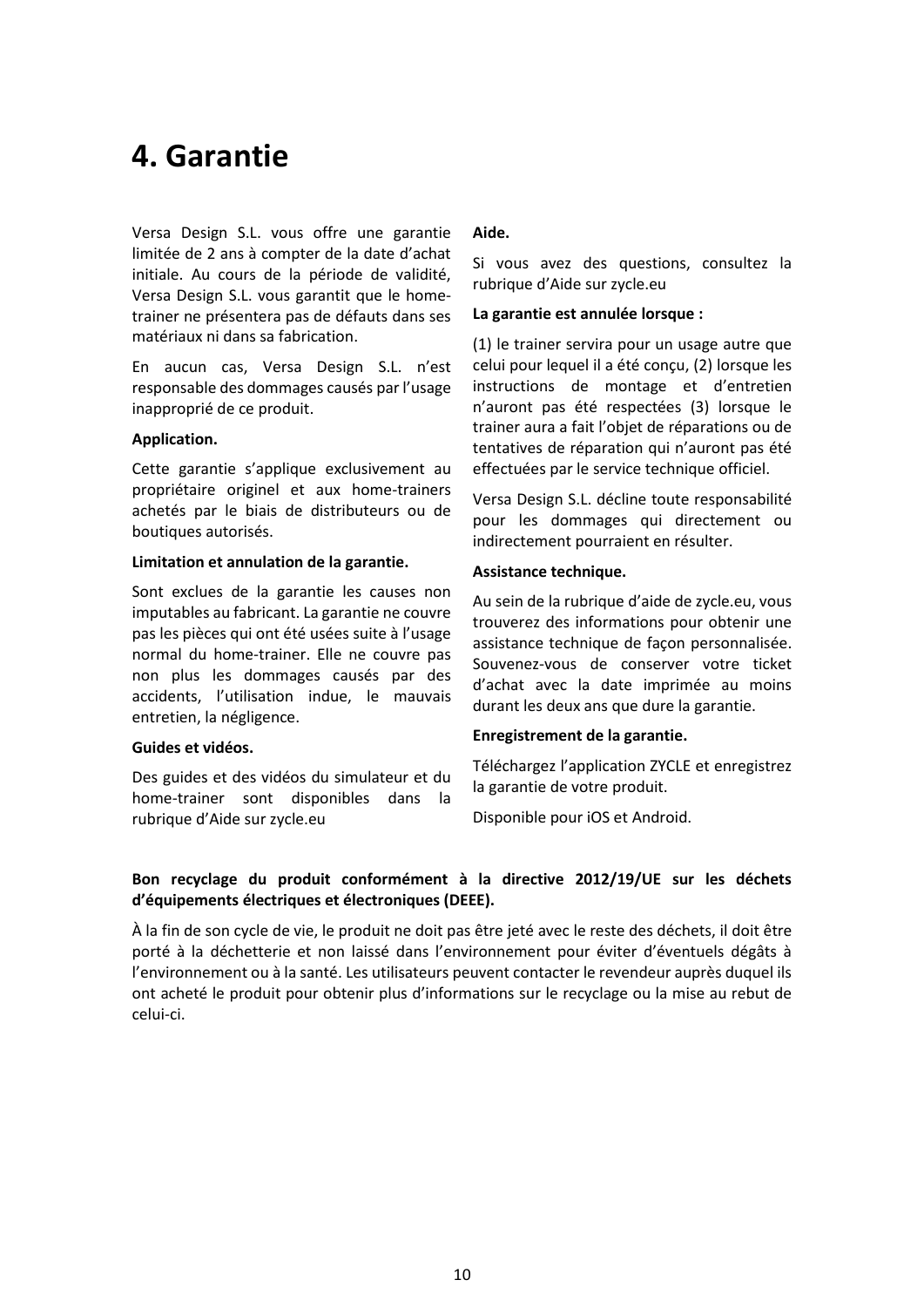### **Italiano**

| 1. | Come montare il ZPro  | 11 |
|----|-----------------------|----|
| 2. | Avviamento            | 12 |
| 3. | Consigli di sicurezza | 12 |
|    | Garanzia              | 13 |

# **1. Come montare il ZPro**

Per montare il ZPro, si prega seguire le istruzioni dettagliate, che si possono trovare nella sezione di supporto "Come montare il ZPro?" nel seguente link:

[https://www.zycle.eu/assemble-ZPro](https://www.zycle.eu/assemble-zdrive)

O scansionando il codice QR allegato.

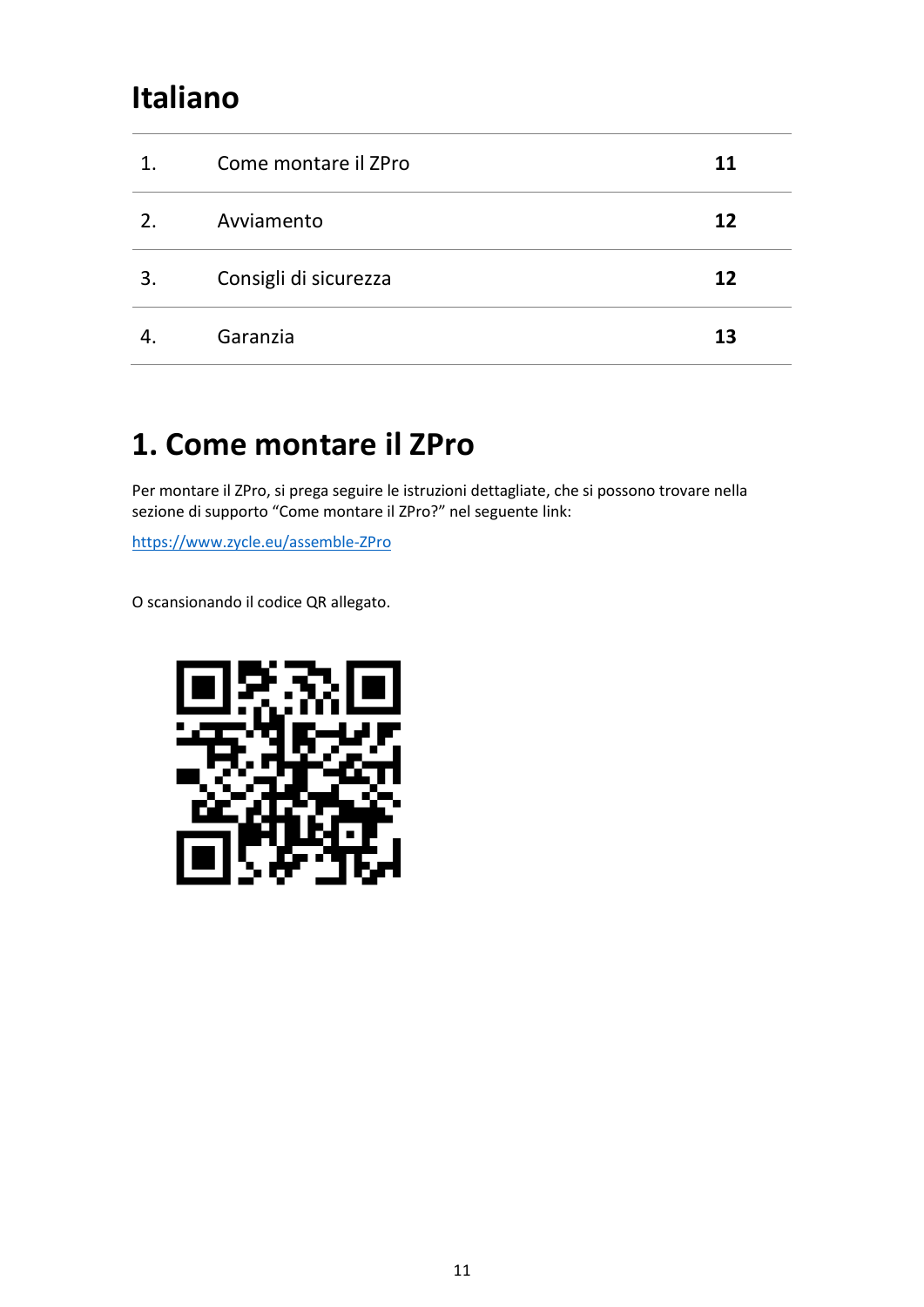# **2. Avviamento**

Collega il Smart ZPro alla corrente elettrica. Si accende il LED che si trova sotto il rullo. Il LED deve rimanere acceso e di colore verde, fino a quando il rullo è associato via ANT+ o Bluetooth.

#### **Bluetooth**

Su Windows vincola innanzitutto tuo Smart ZPro al tuo PC (non è necessario con Mac, iPad o Tablet Android). Ricorda che tuo Smart ZPro

### **3. Consigli di sicurezza**

Verifica che tutti i componenti descritti nelle istruzioni di montaggio siano fissati perfettamente al rullo. Nel caso in cui non fossero correttamente fissati, l'utente potrebbe cadere.

#### **Collegamento alla rete elettrica.**

Collega correttamente il trasformatore alla rete e alla presa del rullo. L'impianto elettrico deve essere confort-me ai regolamenti e alla norma o legge previsti nel paese in cui si utilizza il prodotto. La base del collegamento alla rete di alimentazione deve essere facilmente accessibile.

#### **Usare pezzi di ricambio originali.**

Se il trasformatore di corrente è danneggiato deve essere sostituito con un pezzo di ricambio fornito da ZYCLE o dal suo servizio post vendita.

#### **Pulizia.**

Per la pulizia del rullo usare un panno inumidito con acqua o detergenti non aggressivi. Prima di pulire il rullo, scollegare sempre il dispositivo dalla rete elettrica. Evita che i detergenti possano penetrare all'interno dell'unità di resistenza.

#### **Manutenzione.**

Per maggiori informazioni sulla manutenzione della ZPro, visitare il sito web:

[https://www.zycle.eu/maintenance-ZPro](https://www.zycle.eu/maintenance-zdrive)

può essere collegato a un solo dispositivo Bluetooth alla volta.

#### **ANT+**

Collega l'antenna USB ANT+ al PC o al tablet. (USB ANT+ non incluso).

Se usi un tablet Android sarà necessario un ulteriore adattatore (cavo OTG non fornito con il prodotto).

#### **Utenti che possono usare il rullo.**

Il rullo è destinato esclusivamente a quelle persone che dispongono di tutte le facoltà fisiche sensoriali e mentale necessarie per realizzare lo sforzo che comporta l'attività fisica sportiva. Ti consigliamo di consultare il tuo medico per verificare se puoi realizzare l'attività fisica che richiede l'uso del rullo. Pur rispondendo ai requisiti indicati, devi avere sufficiente esperienza o conoscere bene, o aver ricevuto istruzioni adeguate a poter usare questo materiale sportivo.

#### **Utenti che NON possono usare il rullo.**

Il rullo non è assolutamente destinato a persone con capacità fisiche, sensoriali e mentale ridotte. Non può essere usata da bambini. Il rullo deve essere mantenuto fuori dalla portata di questo gruppo di persone.

#### **Consigli per la salute.**

Se prima o durante l'esercizio fisico non ti senti in perfetta forma fisica, ti senti debole, hai un qualche tipo di malessere, dolore o senti pressione sul petto, ti manca l'aria, oppure hai il polso irregolare: non usar il rullo. In questi casi, ti consigliamo di consultare un medico.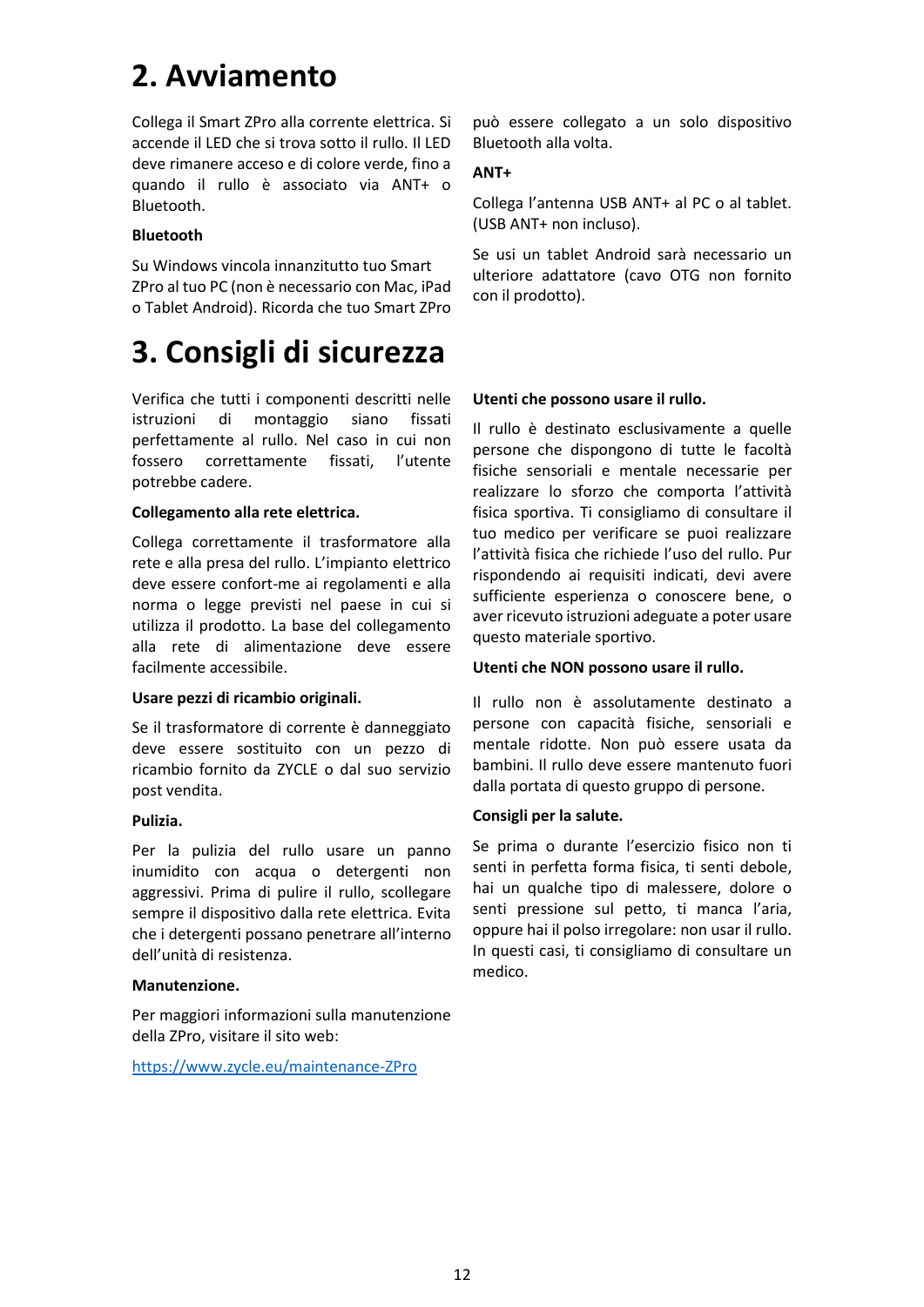### **4. Garanzia**

Versa Design S.L. ti offre una garanzia limitata di 2 anni dalla data originale di acquisto. durante il periodo di validità Versa Design S.L. ti garantisce che il rullo non presenterà difetti nei materiali, né di fabbricazione. Versa Design S.L. declina qualsiasi responsabilità per eventuali danni provocati da un uso non adeguato di questo prodotto.

#### **Applicazione.**

La presente garanzia è applicabile esclusivamente per il proprietario originale e per i rulli acquistati attraverso distributori o negozi autorizzati.

#### **Limitazione e annullamento della garanzia.**

Sono escluse dalla garanzia le cause non imputabili al fabbricante. La garanzia non copre pezzi usurati dall'uso normale del rullo.

Non copre nemmeno danni provocati da incidenti, uso indebito, manutenzione inadeguata, negligenza.

#### **Aiuto.**

Per qualsiasi dubbio visita la sezione Aiuto su zycle.eu.

#### **Manuali e video.**

Nella sezione Aiuto di zycle.eu trovi manuali e video sul simulatore e suo rullo.

#### **La garanzia è annullata:**

(1) se viene fatto un uso del rullo diverso da quello per il quale è stato concepito, (2) se non vengono seguite le istruzioni di montaggio e conservazione, (3) se per riparare o cercare di riparare il rullo non si è fatto ricorso al servizio tecnico ufficiale.

Versa Design S.L. declina qualsiasi tipo di responsabilità per eventuali danni che possono derivare in modo diretto o indiretto.

#### **Assistenza tecnica.**

Nella sezione di aiuto di zycle.eu troverai ulteriori informazioni su come ottenere assistenza tecnica personalizzata. Ricorda di conservare il documento che certifica l'acquisto con la data stampata almeno durante i due anni della garanzia.

#### **Registrazione della garanzia:**

Scarica l'app ZYCLE e registra la garanzia del prodotto.

Disponibile per iOS e Android.

#### **Il prodotto dovrà essere smaltito correttamente in conformità alla direttiva 2012/19/UE sui rifiuti di apparecchiature elettriche ed elettroniche (RAEE).**

Una volta terminato il ciclo di vita del prodotto, questo non deve essere smaltito insieme al resto dei residui, bensì deve essere portato presso un punto di raccolta per evitare possibili danni all'ambiente o alla salute. Gli utenti possono contattare il rivenditore del punto vendita presso il quale hanno acquistato il prodotto per ottenere maggiori informazioni sul riciclo e lo smaltimento del prodotto stesso.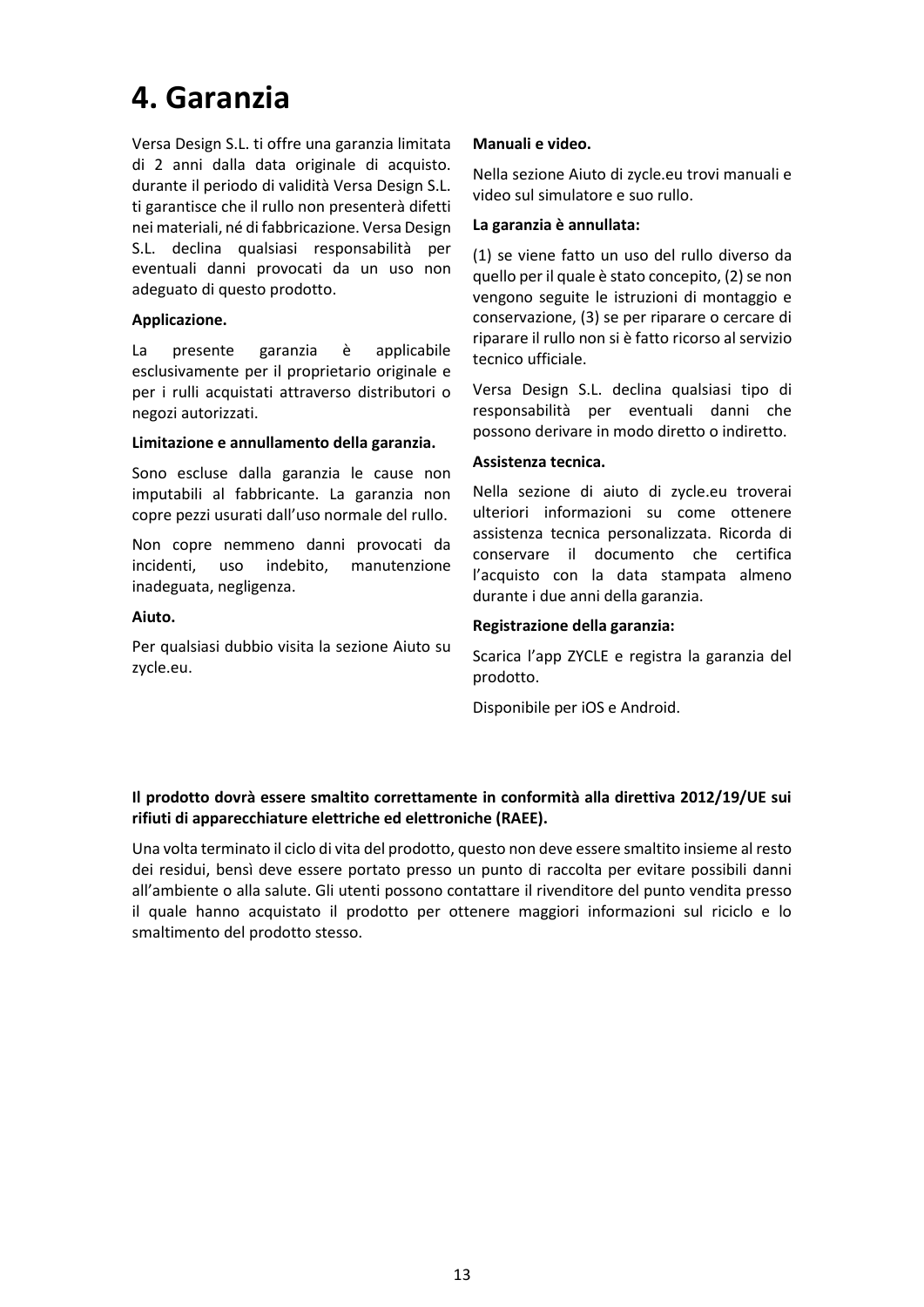### **Deutsch**

| 1. | Aufbauanleitung für des ZPro | 14 |
|----|------------------------------|----|
| 2. | Inbetriebnahme               | 15 |
| 3  | Sicherheitshinweise          | 15 |
|    | Garantie                     | 16 |

### **1. Aufbauanleitung für des ZPro**

Gehen Sie genau nach der Aufbauanleitung für das ZPro vor. Die Aufbauanleitung für das ZPro können Sie im Hilfe-Bereich mit dem Link:

[https://www.zycle.eu/assemble-ZPro](https://www.zycle.eu/assemble-zdrive)

Aufrufen oder scannen Sie den folgenden QR-Code.

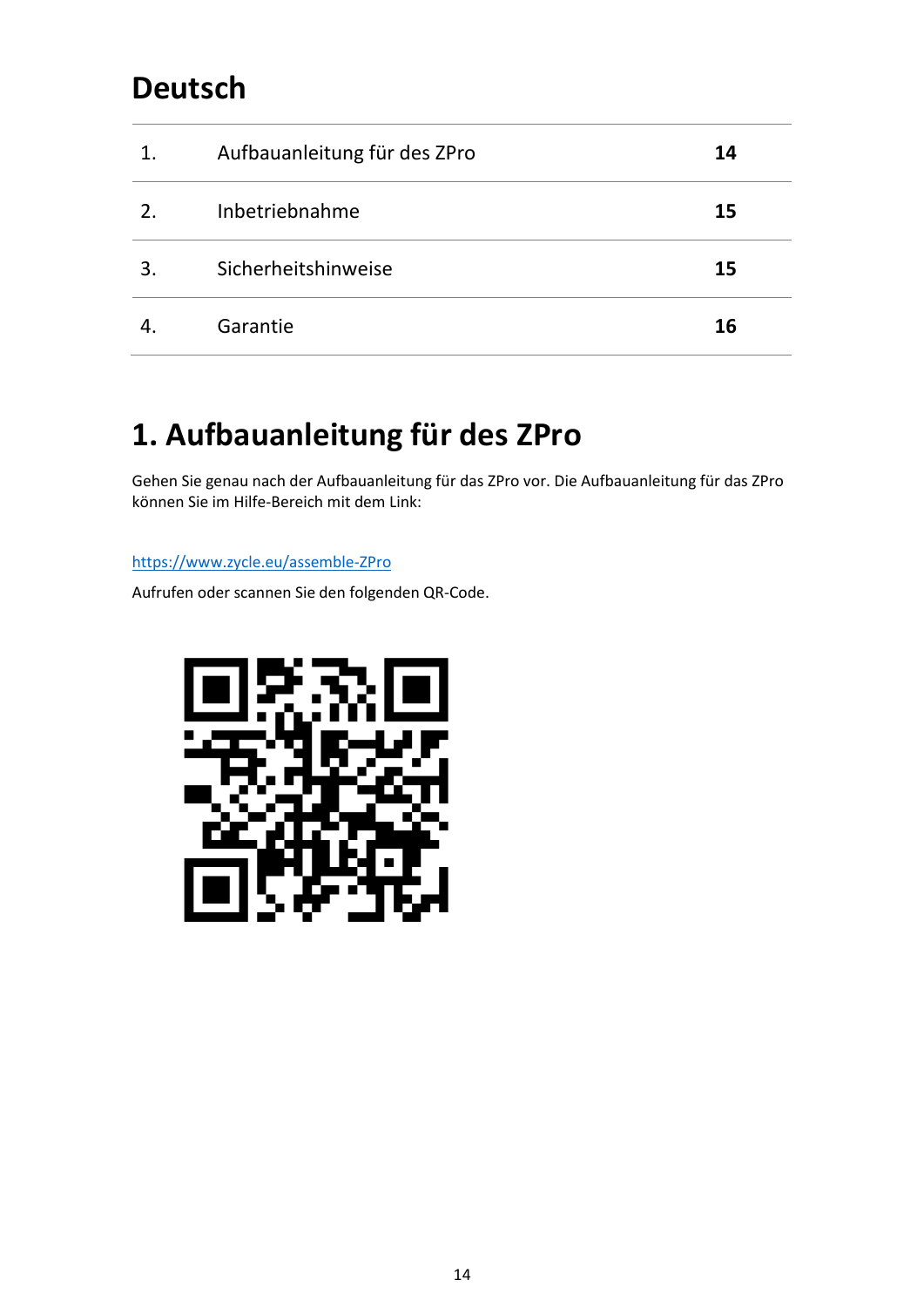### **2. Inbetriebnahme**

Schließen Sie das Smart ZPro an das Stromnetz an. Die LED-Leuchte direkt unter dem Lenkervorbau leuchtet auf. Die LED muss grün bleiben, bis des Rollen Trainers an über ANT+ oder Bluetooth gepairt ist.

Richten Sie die lokalen Verbindungen ein:

#### **Bluetooth**

Wenn Sie Windows verwenden, koppeln Sie bitte als Erstes Ihr Smart ZPro mit Ihrem PC

### **3. Sicherheitshinweise**

Achten Sie darauf, dass alle in der Aufbauanleitungbeschriebenen Komponenten korrekt und sicher am Rollentrainer befestigt sind. Andernfalls könnte dies einen Sturz des Fahrers zur Folge haben.

#### **Anschluss an die Stromversorgung.**

Schließen Sie das Netzteil korrekt an das Stromnetz und an den Anschluss des Rollentrainers an. Die Elektroinstallation muss den örtlichen Normen und Gesetzes-vorschriften entsprechen. Die Steckdose muss jederzeit leicht zugänglich sein.

#### **Verwenden Sie Originalersatzteile.**

Wenn Ihr Netzteil beschädigt ist, muss es gegen ein von ZYCLE oder dem Kundendienst geliefertes Ersatzgerät ausgetauscht werden.

#### **Reinigung.**

Für die Reinigung des Rollentrainers verwenden Sie bitte ein mit Wasser oder einem sanften Reinigungsmittel befeuchtetes Tuch. Trennen Sie das Gerät zum Reinigen stets von der Stromversorgung. Achten Sie darauf, dass keine Reinigungsmittel in das Innere der Widerstandseinheit gelangen."

#### **Instandhaltung.**

Informationen zur Wartung Ihres ZPro finden Sie im Internet:

#### [https://www.zycle.eu/maintenance-ZPro](https://www.zycle.eu/maintenance-zdrive)

(nicht notwendig bei Mac, iPad oder Android-Tablets). Denken Sie daran, dass Ihr Smart ZPro jeweils nur mit einem Bluetooth-Gerät verbunden sein kann.

#### **ANT+**

Schließen Sie die ANT+-USB-Antenne an Ihren PC oder Ihr Tablet an (USB ANT+ nicht enthalten). Wenn Sie ein Android-Tablet benutzen, benötigen Sie einen zusätzlichen Adapter (OTG-Kabel, nicht mitgeliefert).

#### **Wer den Rollentrainer benutzen kann.**

Der Rollentrainer ist ausschließlich für Personen geeignet, die über alle körperlichen, sensorischen und geistigen Fähigkeiten verfügen, die erforderlich sind, um den mit der sportlichen Betä-tigung einhergehenden Anstrengungen gewachsen zu sein. Wir empfehlen Ihnen, mit Ihrem Arzt Rücksprache zu halten, ob Ihr Gesundheitszustand die mit dem Rollentraining verbundenen körperlichen Anstrengungen zulässt. Selbst wenn Sie die vorge-nannten Anforderungen erfüllen, müssen Sie über ausreichende Erfahrungen und Kenntnisse verfügen oder eine entsprechende Einweisung erhalten haben, um dieses Sportgerät zu benutze

#### **Wer den Rollentrainer NICHT benutzen darf.**

Der Rollentrainer ist unter keinen Umständen für Personen mit eingeschränkten körperlichen, sensorischen oder geistigen Fähigkeiten gedacht. Auch für Kinder ist er nicht geeignet. Der Rollentrainer muss von diesen Personengruppen ferngehalten warden.

#### **Gesundheitsempfehlungen.**

Wenn Sie sich vor oder während des Trainings nicht in perfecter körperlicher Verfassung befinden, sich schwach oder unwohl fühlen, wenn Sie Schmerzen oder ein Druckgefühl in der Brust spüren, Ihnen beim Atmen Luft fehlt oder der Puls unregelmäßig ist, dann nehmen Sie von der Benutzung des Rollentrainers Abstand. Wir empfehlen Ihnen, mit Ihrem Arzt zu sprechen.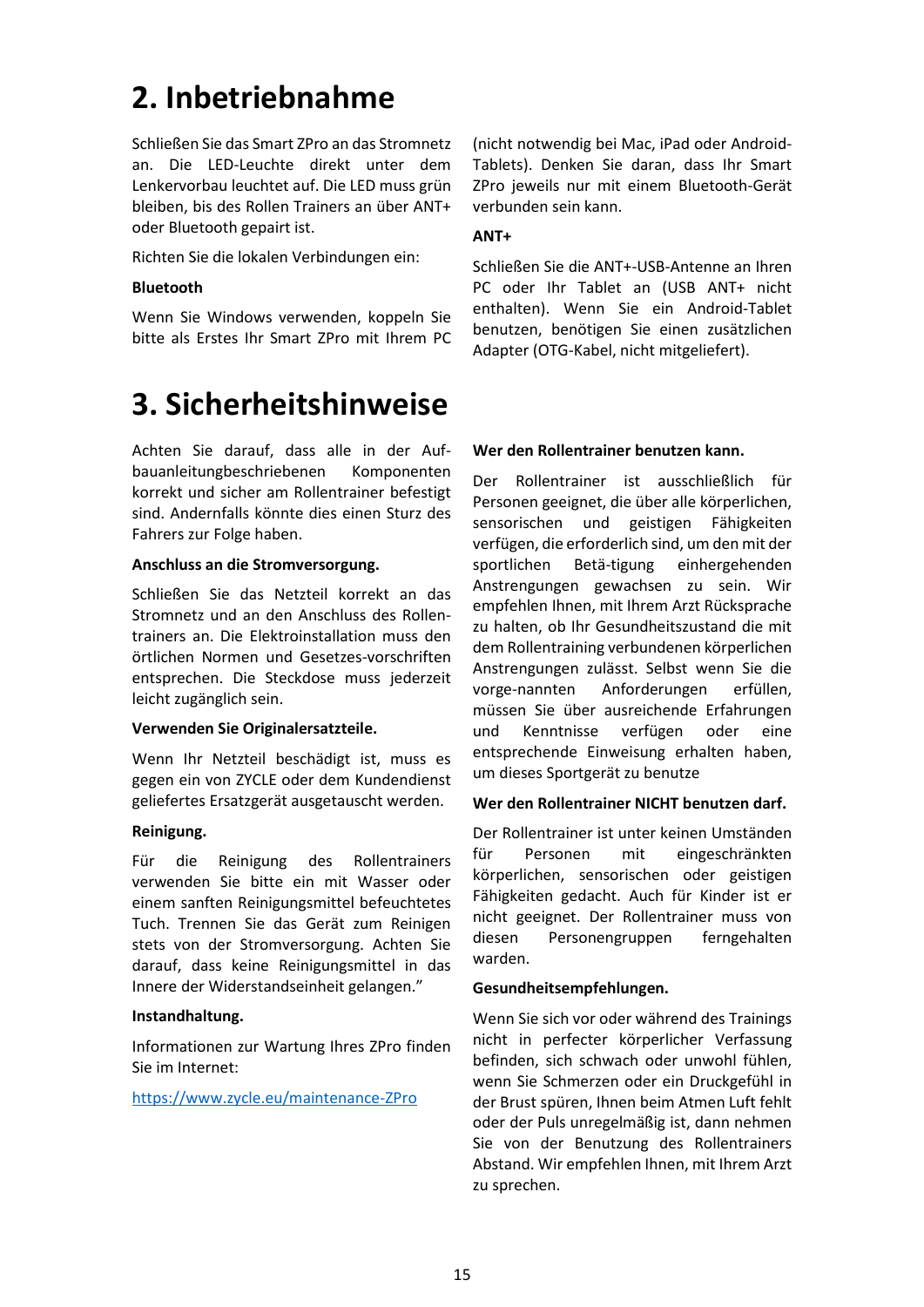### **4. Garantie**

Versa Design S.L. bietet ihnen eine zweijährige ga-rantie ab dem ursprünglichen kaufdatum. während dieser garantiefrist haftet Versa Design S.L. für alle material- und herstellungsmängel des rollentrai-ners. unter keinen umständen ist Versa Design S.L. haftbar für schäden, die von einem unsachgemäs-sen gebrauch des produkts herrühren.

#### **Gültigkeit.**

Diese Garantiezusage gilt ausschließlich für den ursprünglichen Eigentümer und für Rollentrainer, die über Vertriebspartner und autorisierte Geschäfte erworben wurden.

#### **Beschränkung und Außerkrafttreten der Garantie.**

Von der Garantie ausgenommen sind Ursachen, die nicht dem Hersteller anzulasten sind. Die Garantiezusage deckt keine Teile ab, die durch einen normalen Gebrauch des Rollentrainers Verschleiß erlitten haben. Ebenso werden keine von Unfällen, unsachgemäßer Verwendung, unsachgemäßer Pflege oder Fahrlässigkeit herrührenden Schäden abgedeckt.

#### **Hilfe.**

Wenn Sie Fragen haben, informieren Sie sich bitte im Hilfe-Abschnitt auf zycle.eu.

#### **Anleitungen und Videos.**

Im Hilfe-Abschnitt auf zycle.eu finden Sie Anleitungen und Videos für den Simulator und das Bike.

#### **Die Garantie ist in folgenden Fällen ausgeschlossen:**

(1) wenn der Rollentrainer zu anderen als den vorgesehenen Zwecken genutzt wurde; (2) wenn die Anweisungen für Montage und Wartung nicht befolgt wurden; (3) wenn am Rollentrainer Reparaturen vorgenommen oder versucht wurden, die nicht der offizielle technische Kundendienst durchgeführt hat. In diesen Fällen weist Versa Design S.L. jegliche Haftung für mögliche mittelbare oder unmittelbare Schäden zurück.

### **Technische Unterstützung.**

Im Hilfe-Abschnitt auf zycle.eu finden Sie Informationen darüber, wie Sie den individuellen technischen Kundendienst in Anspruch nehmen können. Denken Sie daran, Ihren Kaufbeleg mit dem aufgedruckten Datum mindestens während der zweijährigen Garantiezeit aufzubewahren.

#### **Garantie registrierung.**

Laden Sie die ZYCLE App herunter und registrieren Sie Ihre Produktgarantie.

Verfügbar für iOS und Android

### **Korrekte Entsorgung des Produkts gemäß der Richtlinie 2012/19/EU über Elektro- und Elektronik-Altgeräte (WEEE).**

Am Ende seines Lebenszyklus sollte das Produkt nicht zusammen mit anderen Abfällen entsorgt, sondern zu einem Wertstoffhof gebracht werden. Werfen Sie es nicht in die Umwelt, um mögliche Umwelt- oder Gesundheitsschäden zu vermeiden. Die Nutzer können sich an den Händler wenden, bei dem sie das Produkt gekauft haben, um weitere Informationen zum Recycling oder zur Entsorgung des Produkts zu erhalten.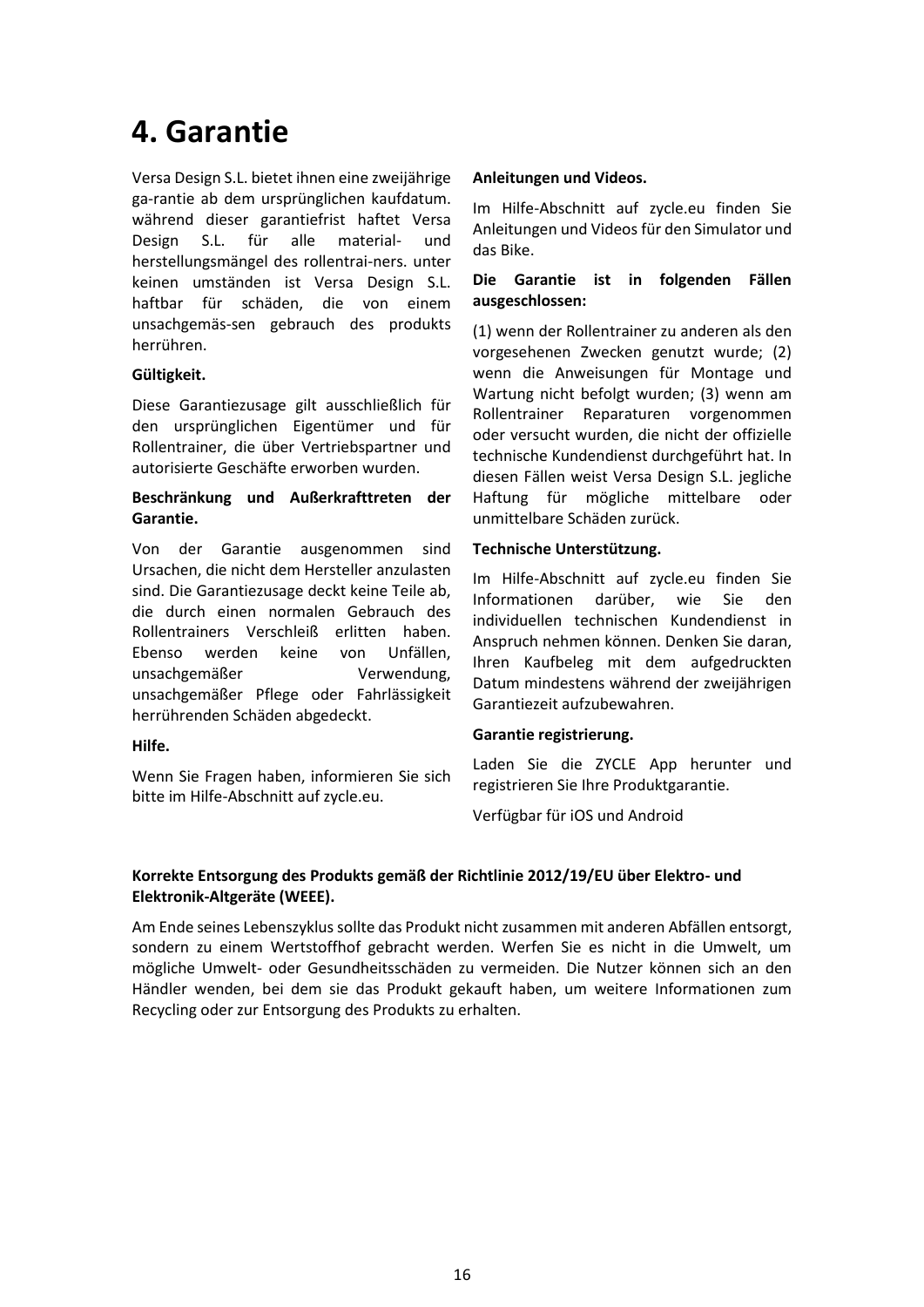### **Português**

| 1. | Como muntar o ZPro         | 17 |
|----|----------------------------|----|
| 2. | Colocação em funcionamento | 18 |
| 3. | Advertências de segurança  | 18 |
|    | Garantia                   | 19 |

### **1. Como muntar o ZPro**

Para montar a sua ZPro, siga atentamente as instruções que poderá encontrar na secção de ajuda "Como montar a sua ZPro?" no endereço web:

[https://www.zycle.eu/assemble-ZPro](https://www.zycle.eu/assemble-zdrive)

ou digitalize o seguinte código QR.

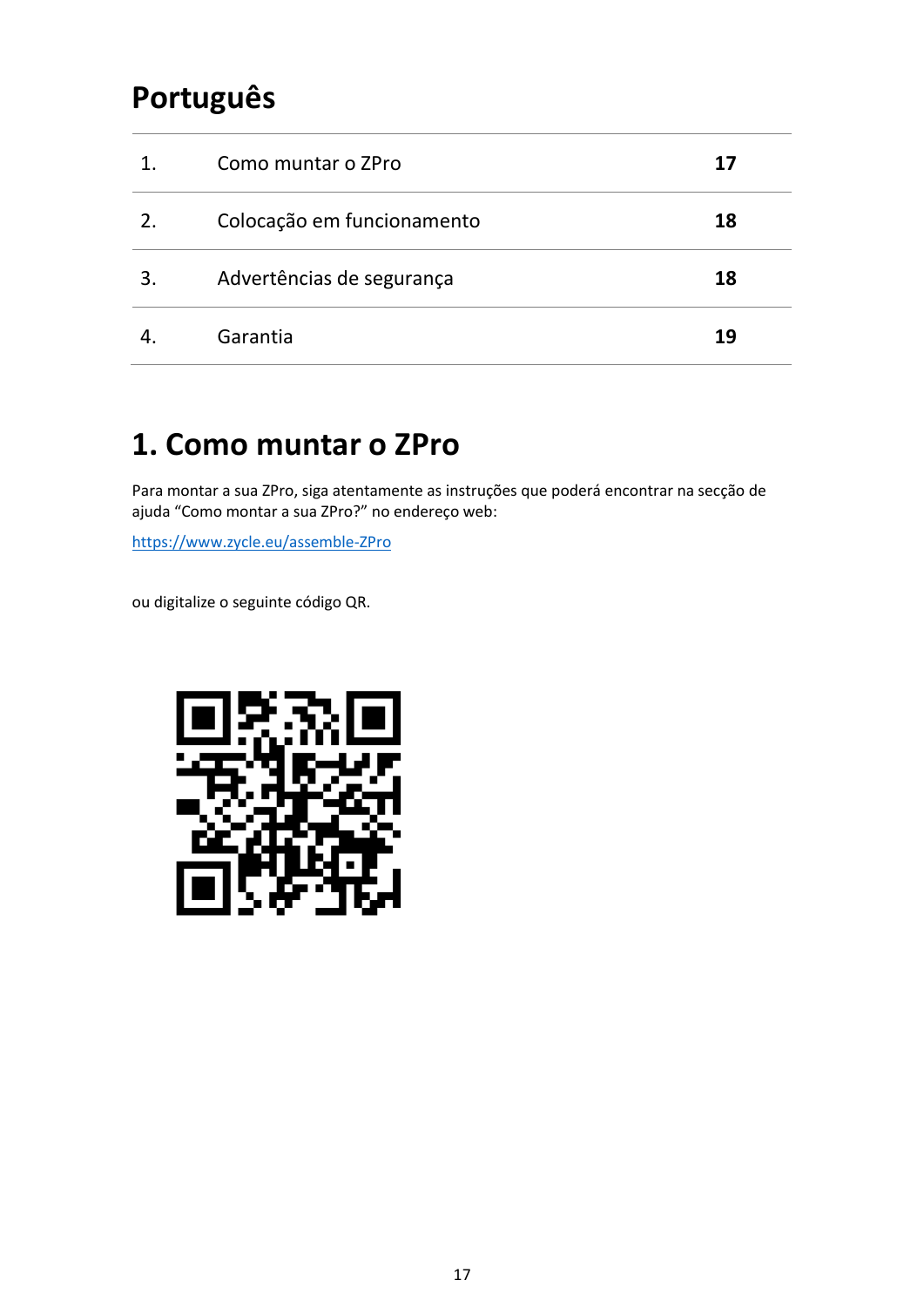# **2. Colocação em funcionamento**

Ligar a Smart ZPro à corrente elétrica. Acendese o led localizado logo abaixo do avanço de guiador. O LED debe permanecer verde até que de treino seja emparelhada por ANT+ ou por Bluetooth.

Prepara il sistema locale di comunicazioni:

### **Bluetooth**

No Windows, vincule a Smart ZPro ao seu PC

primeiro (não é necessário no Mac, iPad ou Tablets Android). Não esquecer que a Smart ZPro só pode ser conectada a um dispositivo Bluetooth de cada vez.

#### **ANT+**

Ligue a antena USB ANT+ ao PC ou tablet. (USB ANT+ não incluído). Se utilizar uma tablet Android precisa de um adaptador adicional (cabo OTG, não fornecido).

### **3. Advertências de segurança**

Certifique-se de que todos os componentes descritos na montagem estejam perfeitamente fixados ao rolo. Se não estiverem bem fixados podem causar a queda do utilizador.

#### **Ligação à corrente.**

Ligue corretamente o transformador à corrente e à tomada do rolo de treino. A instalação elétrica deve cumprir com os requisitos, a norma ou lei previstos no país onde é usado. A base de ligação à rede de alimentação deve ser facilmente acessível.

#### **Usar peças de reposição originais.**

Usar peças de reposição originais. Se o transformador de corrente estiver danificado deve ser substituído por um sobresselente fornecido pela ZYCLE ou pelo seu serviço pósvenda.

#### **Limpeza.**

Para a limpeza do rolo de treino, use um pano humedecido em água ou produto de limpeza não agressivo. Limpe sempre quando estiver desligado da corrente. Evite que os produtos de limpeza cheguem ao interior da unidade de resistência.

### **Manutenção.**

Para obter informações sobre a manutenção da sua ZPro,visite o site:

[https://www.zycle.eu/maintenance-ZPro](https://www.zycle.eu/maintenance-zdrive)

#### **Utilizadores que podem usar o rolo de treino.**

Utilizadores que podem usar o rolo de treino. O rolo de treino está exclusivamente destinado a pessoas com todas as faculdades físicas, sensoriais e mentais necessárias para realizar o esforço que a atividade desportiva implica. Recomendamos que consulte o seu médico para saber se está capacitado para a atividade física que é requerida para o uso do rolo de treino. Mesmo cumprindo com todos os requisitos anteriores, deve ter suficiente experiência ou conhecimentos, ou ter recebido uma orientação adequada para usar este material desportivo.

### **Utilizadores que NÃO podem usar o rolo de treino.**

Em nenhuma circunstância o rolo de treino é destinado a pessoas com capacidades físicas, sensoriais ou mentais reduzidas. Não é destinado a crianças. O rolo de treino debe ser mantido afastado deste grupo de pessoas.

#### **Recomendações de saúde.**

Se antes ou durante o exercício físico não se encontrar em perfeita forma física, ou se sentir fraco, com mal-estar, dor ou pressão no peito, notar falta de ar ou tiver o pulso irregular, abstenha-se de usar o rolo de treino. Recomendamos consultar o médico.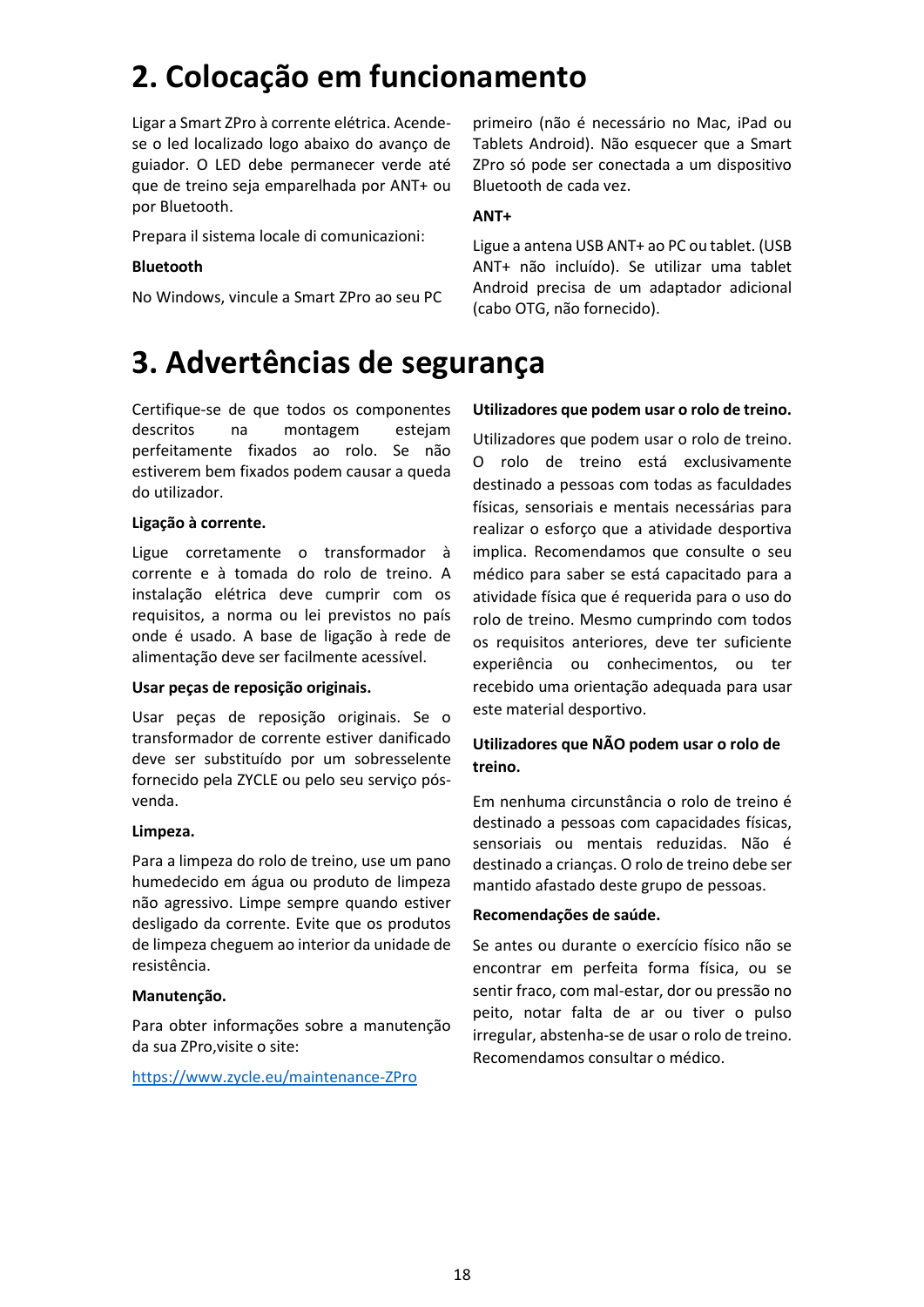### **4. Garantia**

Versa Design S.L. oferece uma garantia limitada de 2 anos a partir da data original de compra. Durante o período de vigência Versa Design S.L. garante que o rolo de treino não apresenta defeitos nos materiais nem no fabrico. Versa Design S.L. não será responsável em nenhuma circunstância por danos causados por uma má utilização deste produto.

#### **Aplicação.**

Esta garantia aplica-se exclusivamente ao proprietário original, e a rolos de treino adquiridos através de distribuidores ou lojas autorizadas.

#### **Limitação e Cancelamento da garantia.**

Estão excluídas da garantia causas não atribuíveis ao fabricante. A garantia não cobre as peças desgastadas com o uso normal do rolo de treino.

#### **Ajuda.**

Em caso de dúvidas, vá à secção Ajuda em zycle.eu

#### **Manuais e vídeos.**

Existem manuais e vídeos do simulador e bicicleta na secção de Ajuda em zycle.eu.

#### **A garantia é anulada:**

Também não cobre quaisquer danos causados p or acidentes, uso indevido, faltas de atenção ou negligência. A garantia é nula se: (1) for dado ao rolo de treino um uso diferente daquele para o qual foi concebido, (2) não tiverem sido seguidas as instruções de montagem e conservação, (3) o rolo de treino tiver sido submetido a reparações ou tentativas de reparação que não tenham sido efetuadas pelo serviço técnico oficial.

Versa Design S.L. não se responsabiliza por qualquer dano que possa decorrer, direta ou indiretamente

#### **Assistência técnica.**

Na secção de ajuda de zycle.eu, vai encontrar informações sobre como obter assistência técnica personalizada. Lembre-se de conservar o comprovativo da compra com a data impressa, pelo menos, durante os dois anos de duração da garantia.

#### **Registro de garantía.**

Faça do a App ZYCLE e registre a garantia do seu produto.

Disponível para iOS e Android.

#### **Eliminação correta do produto de acordo com a diretiva 2012/19 / UE relativa aos Resíduos de Equipamentos Elétricos e Eletrónicos (RAEE).**

No final do ciclo de vida, o produto não deve ser eliminado com o resto de resíduos, deve ser levado a um ecoponto, e não lançado no ambiente para evitar eventuais prejuízos de carácter ambiental ou de saúde. Os utilizadores podem entrar em contacto com o vendedor a quem compraram o produto para obter mais informações sobre a reciclagem ou eliminação do mesmo.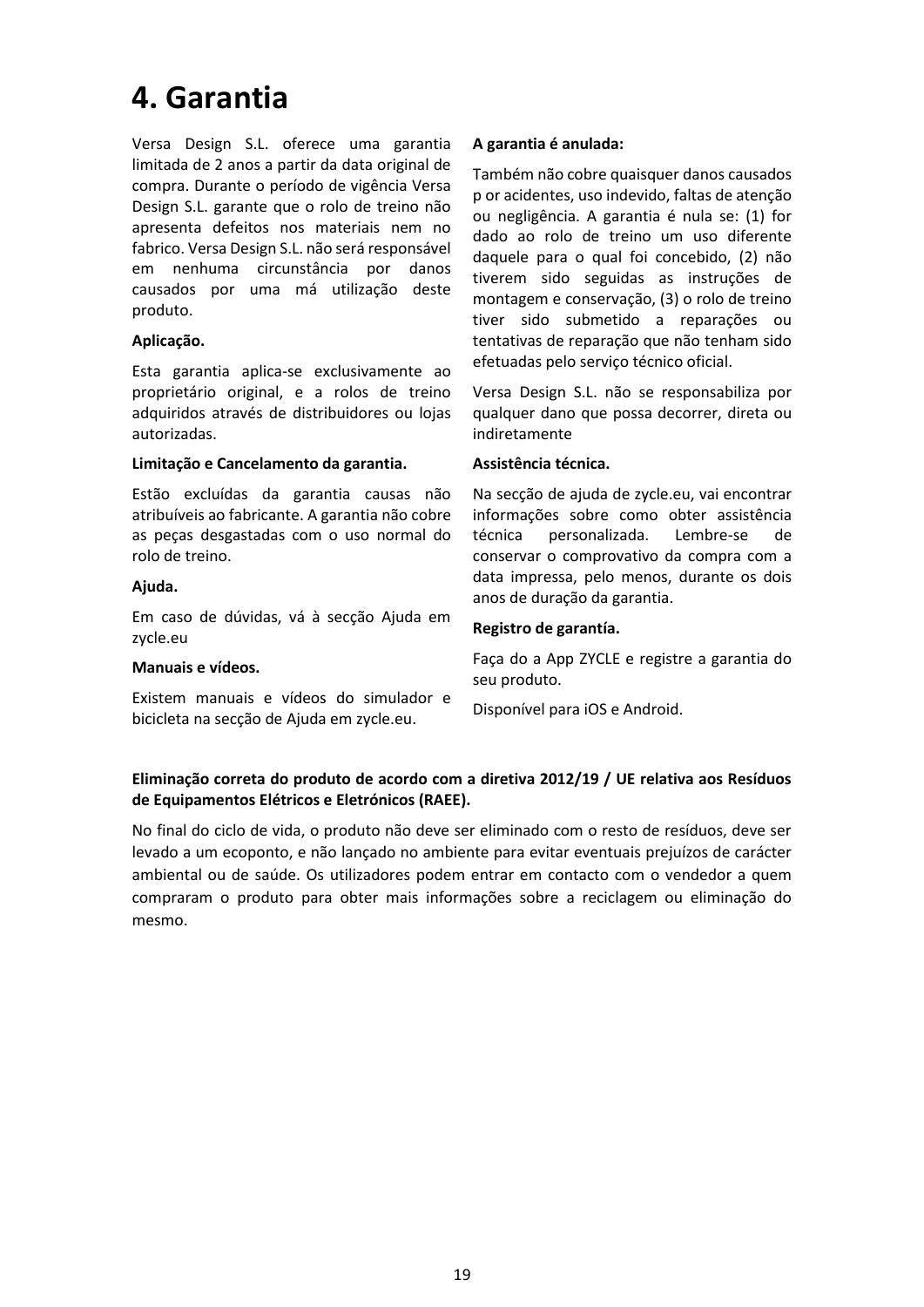### **Nederlands**

| 1. | Opzetten van uw ZPro      | 20 |
|----|---------------------------|----|
| 2. | Inbedrijfstelling         | 21 |
| 3. | Veiligheidswaarschuwingen | 21 |
|    | Garantie                  | 22 |

# **1. Opzetten van uw ZPro**

Volg zorgvuldig de instructies om uw ZPro op te zetten. U vindt deze in de helpparagraaf Opzetten van uw ZPro op de webpagina: [https://www.zycle.eu/assemble-ZPro](https://www.zycle.eu/assemble-zdrive)

U kunt ook de bijgevoegde QR-code scannen:

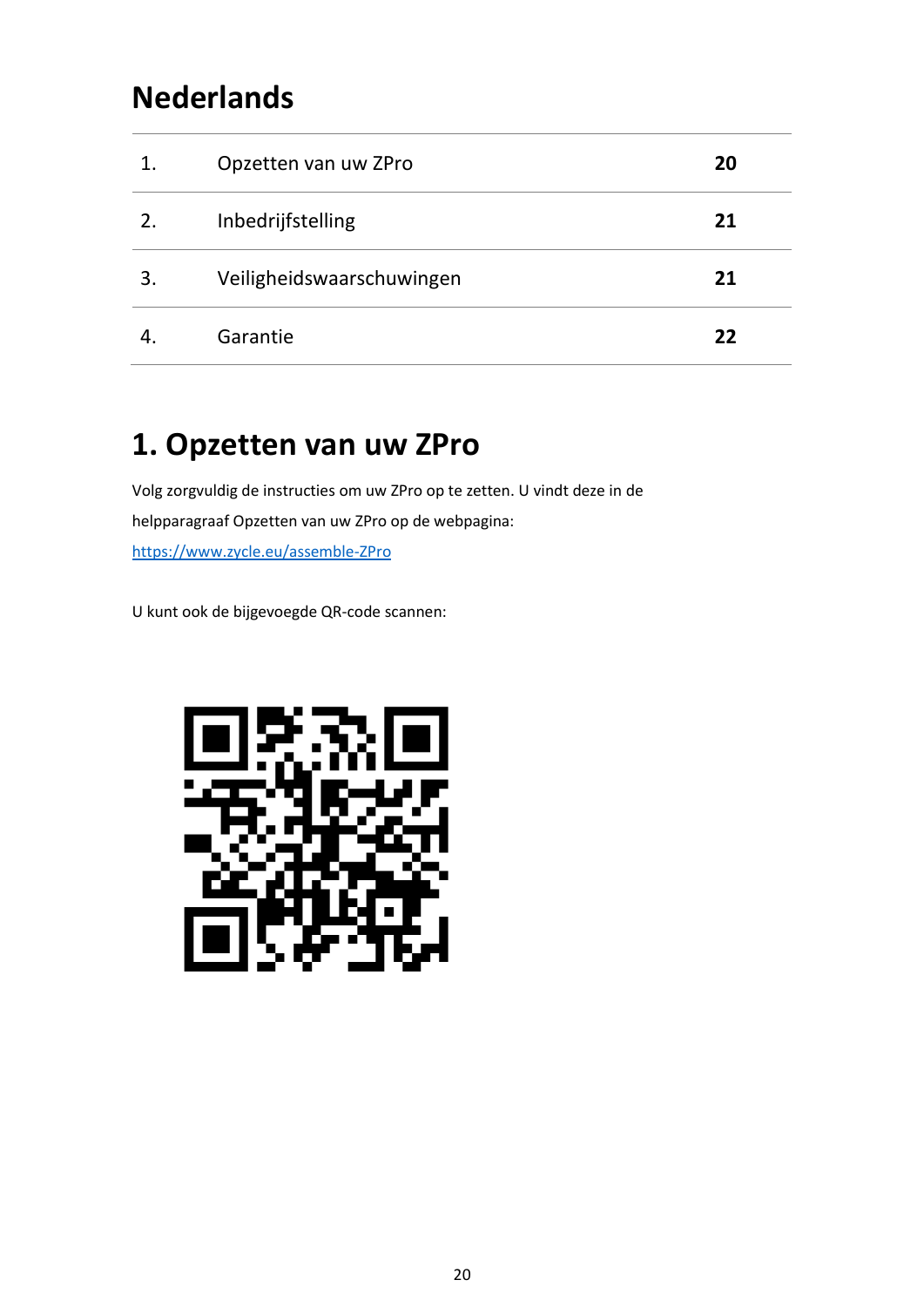# **2. Inbedrijfstelling**

Sluit uw Smart ZPro aan op de netvoeding. Het led-lampje net onder de roller gaat branden. Het led-lampje net onder de stuurstang gaat branden. De led moet groen blijven totdat de roller wordt gekoppeld door ANT+ of Bluetooth.Het lokale communicatiesysteem voorbereiden:

#### **Bluetooth**

Uw ZPro wordt automatisch gekoppeld met de pc, tablet of mobiele telefoon waarop de simulator die u wilt gebruiken wordt uitgevoerd. Als u een pc gebruikt, hoeft u

niet eerst een verbinding te maken tussen uw ZPro en uw besturingssysteem. Wanneer de koppeling is gemaakt, verandert de led-kleur van uw ZPro van groen naar blauw.

### **ANT+**

U moet eerst een USB ANT+-antenne aansluiten op uw pc of tablet (USB ANT+ antenne niet meegeleverd). De koppeling tussen de ZPro en uw apparaat, pc, tablet of mobiele telefoon wordt vervolgens automatisch uitgevoerd. Wanneer de koppeling is gemaakt, verandert de led-kleur van uw ZPro van groen naar wit.

### **3. Veiligheidswaarsc huwingen**

Controleer dat alle bij de montage beschreven onderdelen correct op de roller zijn bevestigd. Is dit niet het geval, dan kan de gebruiker mogelijk vallen.

#### **Aansluiting op de netvoeding.**

Sluit de transformator op juiste wijze aan op het net en op de aansluiting van de roller. Zorg ervoor dat de elektrische installatie voldoet aan de voorschriften en de betreffende wetgeving in uw land. De aansluiting naar de netvoeding moet goed toegankelijk zijn.

#### **Gebruik originele reserveonderdelen.**

Als de stroomtransformator is beschadigd, moet u deze vervangen door een door ZYCLE of zijn klantenservice geleverd reserveonderdeel.

#### **Reinigen.**

Gebruik voor het reinigen van de roller een vochtige doek met water of niet schurende reinigingsmiddelen. Reinig het apparaat altijd met de stekker uit het stopcontact. Zorg ervoor dat er geen reinigingsmiddelen de weerstandsunit binnendringen.

### **Onderhoud.**

Bezoek voor informatie over het onderhoud van uw ZPro de volgende website:

<https://www.zycle.eu/maintenance-ZPro>

#### **Gebruikers die de roller mogen gebruiken.**

De roller is alleen bestemd voor personen die en daarbij de beschikking hebben over al de benodigde fysieke, zintuiglijke en mentale vermogens om de kracht te kunnen uitoefenen die nodig is om de sportieve activiteit uit te voeren. Wij raden u aan uw arts te raadplegen om te bepalen of u de fysieke activiteit kunt leveren die nodig is voor het gebruik van de roller. Zelfs als u voldoet aan de eerder genoemde vereisten, moet u voldoende ervaring of kennis hebben of voldoende onderlegd zijn om dit sportartikel te gebruiken.

### **Gebruikers die de roller NIET mogen gebruiken.**

De roller mag onder geen enkele voorwaarde worden gebruikt door personen met verminderde fysieke, zintuiglijke of mentale vermogens. Het apparaat is ook niet geschikt voor kinderen. Houd de roller uit de buurt van deze groep mensen.

#### **Gezondheidstips.**

Gebruik de roller niet als u voor of tijdens de fysiekeinspanning voelt dat u niet in goede vorm bent, als u zich zwak of ziek voelt, als u pijn in of druk op de borst voelt, als u niet goed kunt ademen of u een onregelmatige hartslagheeft. Raadpleeg in dergelijk geval uw arts.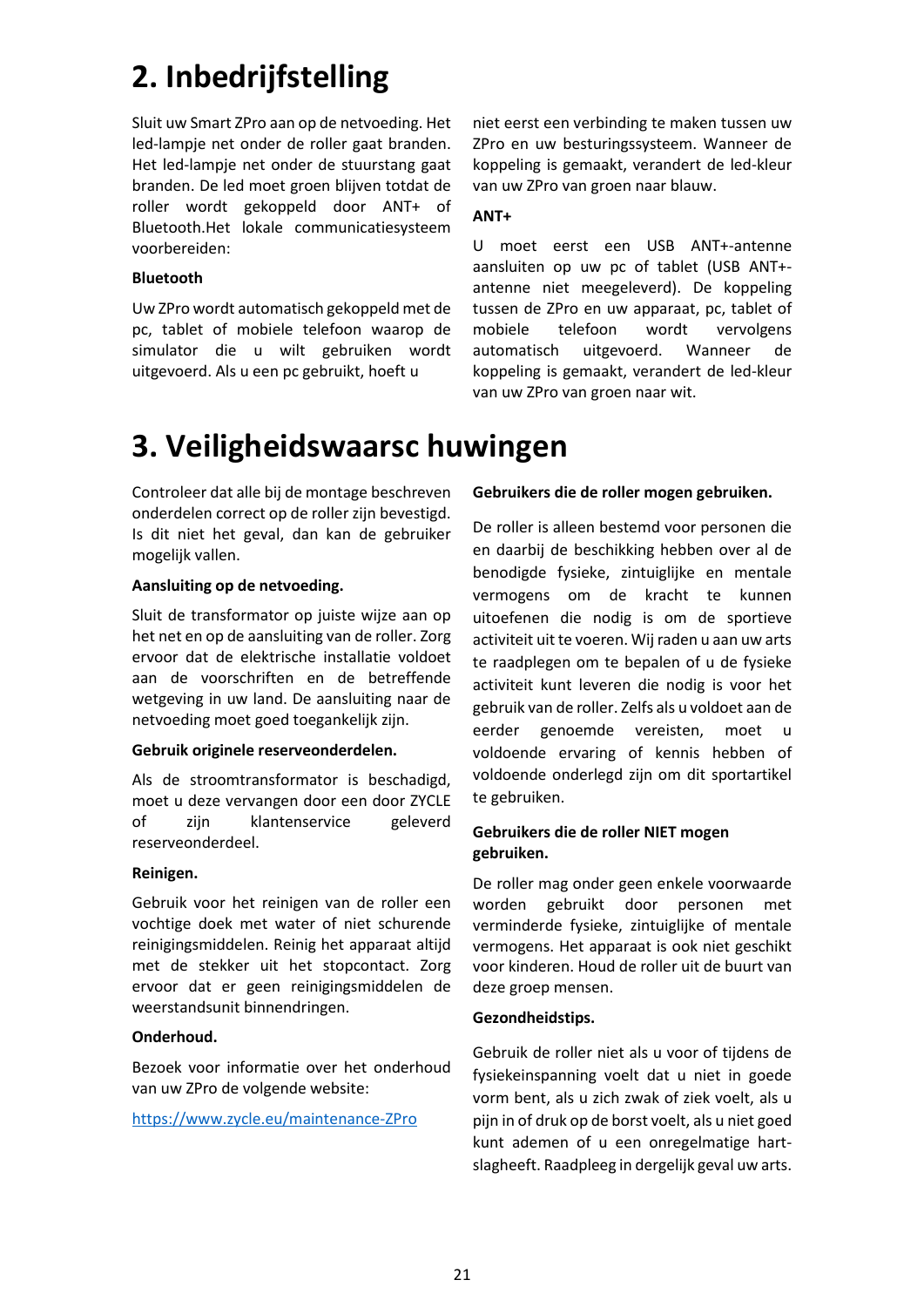### **4. Garantie**

Versa Design S.L. geeft een beperkte garantie van 2 jaar vanaf de oorspronkelijke datum van aankoop. Gedurende deze garantieperiode garandeert Versa Design S.L. dat de roller geen defecten in de gebruikte materialen bevat en vrij is van productiefouten. Versa Design S.L. is in geen geval aansprakelijk voor schade die voortvloeit uit het verkeerde gebruik van dit product.

#### **Toepassing.**

Deze garantie is alleen van toepassing op de oorspronkelijke eigenaar en op rollers die zijn aangeschaft via distributeurs of erkende winkels.

#### **Beperking en annulering van de garantie.**

Alle oorzaken die niet kunnen worden toegeschreven aan de fabrikant zijn van garantie uitgesloten. De garantie geldt niet voor onderdelen die slijtage vertonen als gevolg van normaal gebruik van de roller. Daarnaast dekt de garantie ook geen enkele schade die voortkomt uit ongelukken, oneigenlijk gebruik, onvoldoende zorg, nalatigheid.

### **Hulp.**

In geval van vragen, gaat u naar de Helpsectie in zycle.eu.

### **Handleidingen en video's.**

In de Helpsectie van zycle.eu vindt u ook handleidingen en video's van de simulator en fiets.

#### **De garantie wordt geannuleerd wanneer:**

(1) de roller op andere wijze wordt gebruikt dan waarvoor hij is bedoeld, (2) de instructies voor montage en behoud van het product niet zijn gevolgd, (3) de roller in reparatie is geweest, of pogingen hiertoe zijn ondernomen die niet zijn uitgevoerd door een erkende servicemonteur.

Versa Design S.L. wijst alle vormen van aansprakelijkheid af voor eventuele schade die direct of indirect zou kunnen ontstaan.

#### **Technische ondersteuning.**

In de helpsectie van zycle.eu vindt u informatie over hoe u gepersonaliseerde technische ondersteuning kunt krijgen. Bewaar uw aankoopbewijs met de gedrukte datum ten minste twee jaar, voor zolang de garantie duurt.

### **Registreren van garantie.**

Download de App van ZYCLE en registreer de garantie van uw product.

Verkrijgbaar voor iOS en Android.

### **Juiste verwijdering van het product volgens de richtlijn 2012/19/EU betreffende afgedankte elektrische en elektronische apparatuur (AEEA).**

Aan het einde van de levenscyclus moet het product niet worden weggedaan bij het gewone afval; breng het naar een geschikte opslagfaciliteit en gooi het niet weg in het milieu om eventuele schade aan het milieu of de volksgezondheid te voorkomen. Voor meer informatie over recyclen of wegdoen van het product kunt u contact opnemen met het verkooppunt van uw product.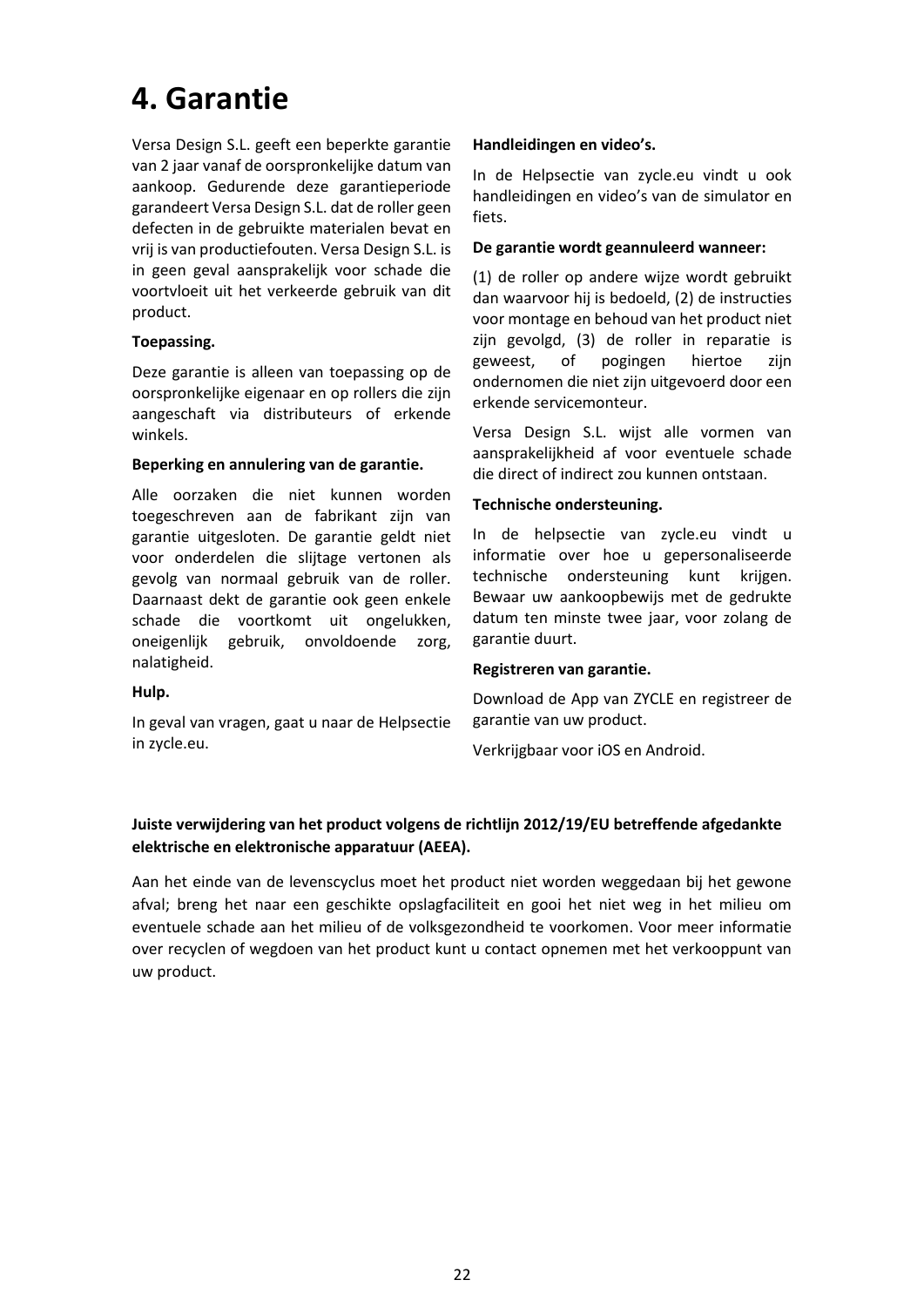### **Dansk**

| 1. | Sådan monterer du din ZPro | 23 |
|----|----------------------------|----|
| 2. | Kom godt i gang            | 24 |
| 3. | Sikkerhedsanvisninger      | 24 |
|    | Garanti                    | 25 |

### **1. Sådan monterer du din ZPro**

Følg omhyggeligt monteringsvejledningen for din ZPro. Du kan finde den under

"Sådan monterer du din ZPro" i sektionen "Hjælp" på:

[https://www.zycle.eu/assemble-ZPro](https://www.zycle.eu/assemble-zdrive)

Eller du kan scanne denne QR-kode:

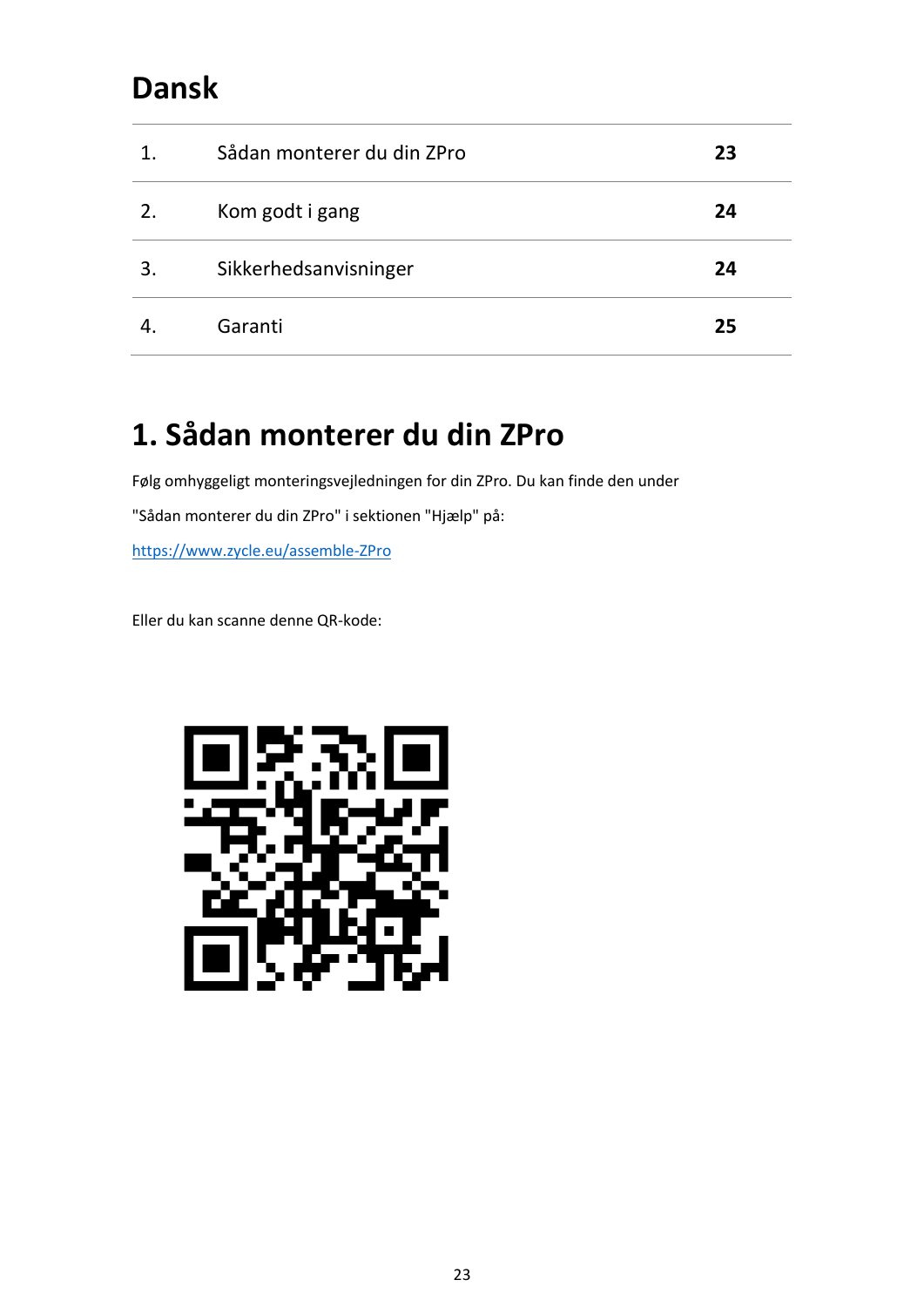### **2. Kom godt i gang**

Tilslut din Smart ZPro til strømforsyningen. LED-lyset lige bag rullen tændes. LED-lyset lige under styrstammen tændes. LED-lyset skal blive ved med at lyse grønt, indtil hjemmetræneren er parret via ANT+ eller Bluetooth.

Opsætning af den lokale kommunikation:

#### **Bluetooth**

ZPro parres automatisk med den PC, tablet eller mobil, der kører den simulator, du ønsker at bruge. Hvis du bruger en PC, er det ikke

### **3. Sikkerhedsanvisninger**

Sørg for at alle komponenter beskrevet i monteringsafsnittet er behørigt fastgjort på hjemmetræneren. Hvis ikke de er fastgjort korrekt, kan de løsne sig, og brugeren kan falde af.

#### **Tilslutning til strømforsyningen.**

Tilslut transformeren korrekt til nettet og til stikket på hjemmetræneren. Den elektriske installation skal overholde lokale standarder eller lovmæssige krav i det land, hvor den anvendes. Stikket til nettilslutningen skal være let tilgængelig.

#### **Brug originale reservedele.**

Hvis strømtransformeren beskadiges, skal den udskiftes med en original reservedel leveret af ZYCLE eller af firmaets eftersalgsservice.

#### **Rengøring.**

Hjemmetræneren rengøres med en klud, der er fugtet med vand eller et mildt rengøringsmiddel. Tag altid stikket ud før rengøring. Sørg for, at rengøringsmidlet ikke trænger ind i modstandsenheden.

### **Vedligeholdelse**

Du kan finde oplysninger om vedligeholdelsen af din ZPro på:

[https://www.zycle.eu/maintenance-ZPro](https://www.zycle.eu/maintenance-zdrive)

nødvendigt at oprette en forudgående parring mellem ZPro og dit styresystem. Hvis parringen er lykkedes, skifter farven i LEDlyset på din ZPro fra grønt til blåt.

**ANT+**

Du skal først forbinde en USB ANT+ antenne til din PC eller tablet (USB ANT+ antenne er ikke inkluderet i pakken), den efterfølgende parring mellem ZPro og din enhed, PC, tablet eller mobil sker automatisk. Hvis parringen er lykkedes, skifter farven i LED-lyset på din ZPro fra grønt til hvidt.

#### **Brugere, der kan anvende hjemmetræneren.**

Hjemmetræneren er udelukkende beregnet til personer, som har alle de fysiske, sensoriske og mentale evner, der er nødvendige for at yde den indsats, der er forbundet med den sportslige aktivitet. Vi anbefaler, at du konsulterer din læge for at finde ud af, om du er i stand til at udføre den fysiske aktivitet, som brugen af hjemmetræneren kræver. Selvom du opfylder ovenstående krav, skal du have tilstrækkelig erfaring eller viden eller have modtaget passende vejledning for at bruge dette sportsudstyr.

#### **Brugere, der IKKE må anvende hjemmetræneren.**

Hjemmetræneren må under ingen omstændigheder anvendes af personer med nedsatte fysiske, sensoriske eller mentale evner. Den er heller ikke beregnet til børn. Hjemmetræneren må ikke være tilgængelig for disse personer.

### **Helbredsanbefalinger.**

Hvis du føler dig utilpas før eller under den fysiske aktivitet, eller hvis du føler dig svag, føler ubehag, smerte eller trykken i brystet, åndenød eller har uregelmæssig puls, skal du undlade at bruge hjemmetræneren. Vi anbefaler, at du konsulterer din læge.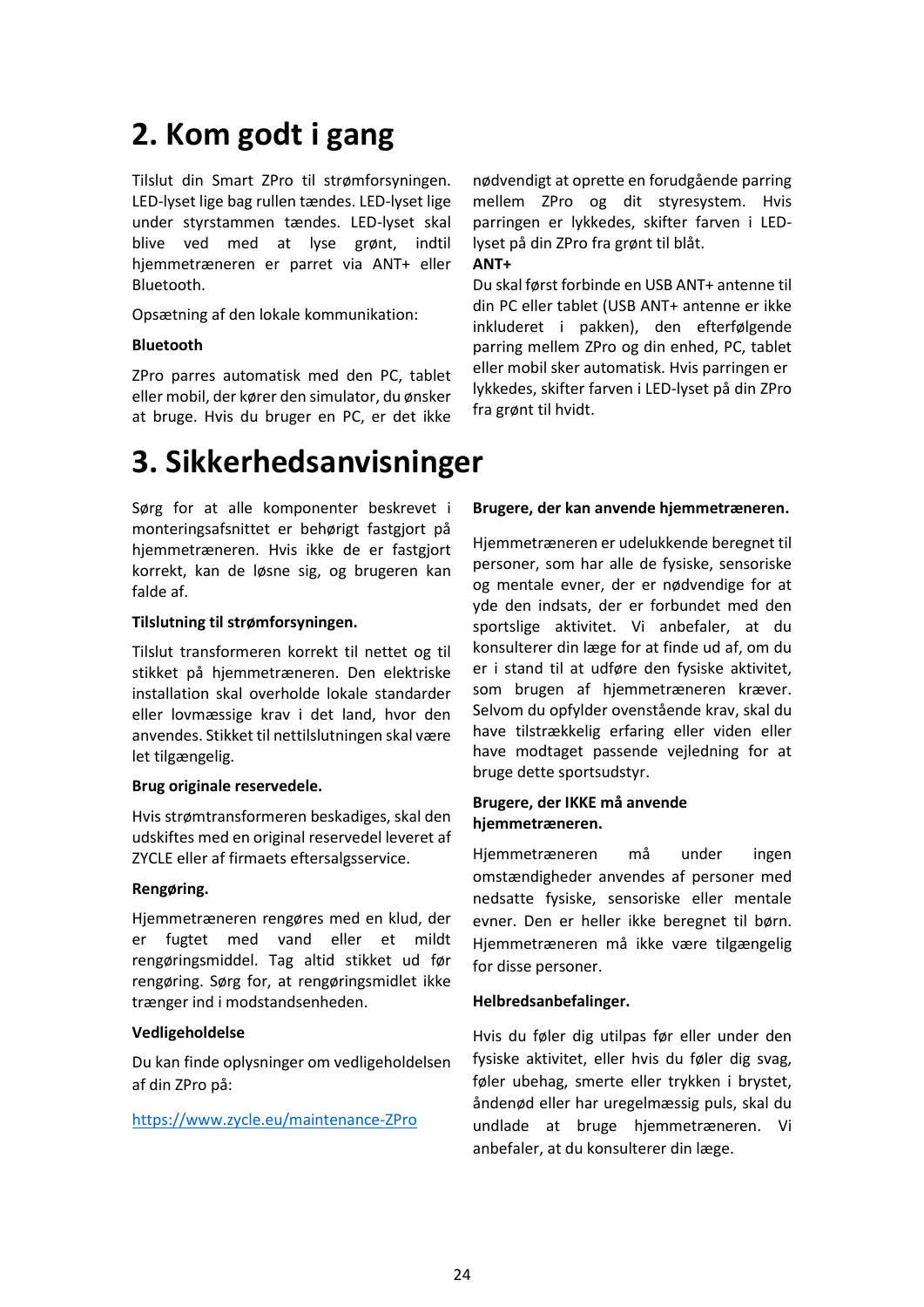### **4. Garanti**

Versa Design S.L. tilbyder en begrænset garanti på 2 år fra den oprindelige købsdato. Versa Design S.L. garanterer, at hjemmetræneren er fri for materiale- og fabrikationsfejl I denne periode. Versa Design S.L. kan under ingen omstændigheder holdes ansvarlig for skader forårsaget af forkert brug af dette produkt.

#### **Gyldighed.**

Denne garanti gælder kun for den oprindelige ejer og for hjemmetrænere, der er anskaffet gennem autoriserede forhandlere eller butikker.

#### **Begrænsninger og bortfald af garantien.**

Garantien dækker ikke årsager, der ikke kan henføres til fabrikanten. Garantien dækker ikke dele, der er slidt som følge af normal brug af hjemmetræneren. Garantien dækker heller ikke skader forårsaget af ulykker, forkert brug, forkert pleje eller uagtsomhed.

#### **Hjælp.**

In geval van vragen, gaat u naar de Helpsectie in zycle.eu.

#### **Instruktioner og videoer.**

In de Helpsectie van zycle.eu vindt u ook handleidingen en video's van de simulator en fiets.

#### **Garantien bortfalder, hvis:**

(1) hjemmetræneren anvendes til en anden brug end den, den er beregnet til, (2) hvis monterings- og vedligeholdelsesvejledningen ikke er fulgt, (3) hvis hjemmetræneren har været genstand for reparationer eller forsøg på reparationer, som ikke er blevet udført af den officielle tekniske service.

Versa Design S.L. fralægger sig ethvert ansvar for eventuelle direkte eller indirekte skader, der måtte opstå som følge heraf.

#### **Teknisk assistance.**

Du kan finde oplysninger om, hvordan du kan få personlig teknisk assistance under sektionen "Hjælp" på zycle.eu. Husk at opbevare din kvittering med angivelse af købsdato mindst i de to år, garantiperioden løber.

### **Registrering af garantien:**

Hent ZYCLE-appen og registrer garantien af dit produkt.

Tilgængelig for iOS og Android.

### **Korrekt bortskaffelse af produktet i overensstemmelse med direktiv 2012/19/EU om affald af elektrisk og elektronisk udstyr (WEEE).**

Ved udløbet af produktets levetid må det ikke bortskaffes sammen med andet affald. Det skal bringes til en genbrugsstation og må ikke smides direkte ud, for at undgå eventuelle miljø- eller sundhedsmæssige skader. Brugerne kan kontakte den forhandler, som de har købt produktet hos, for at få flere oplysninger om genbrug eller bortskaffelse..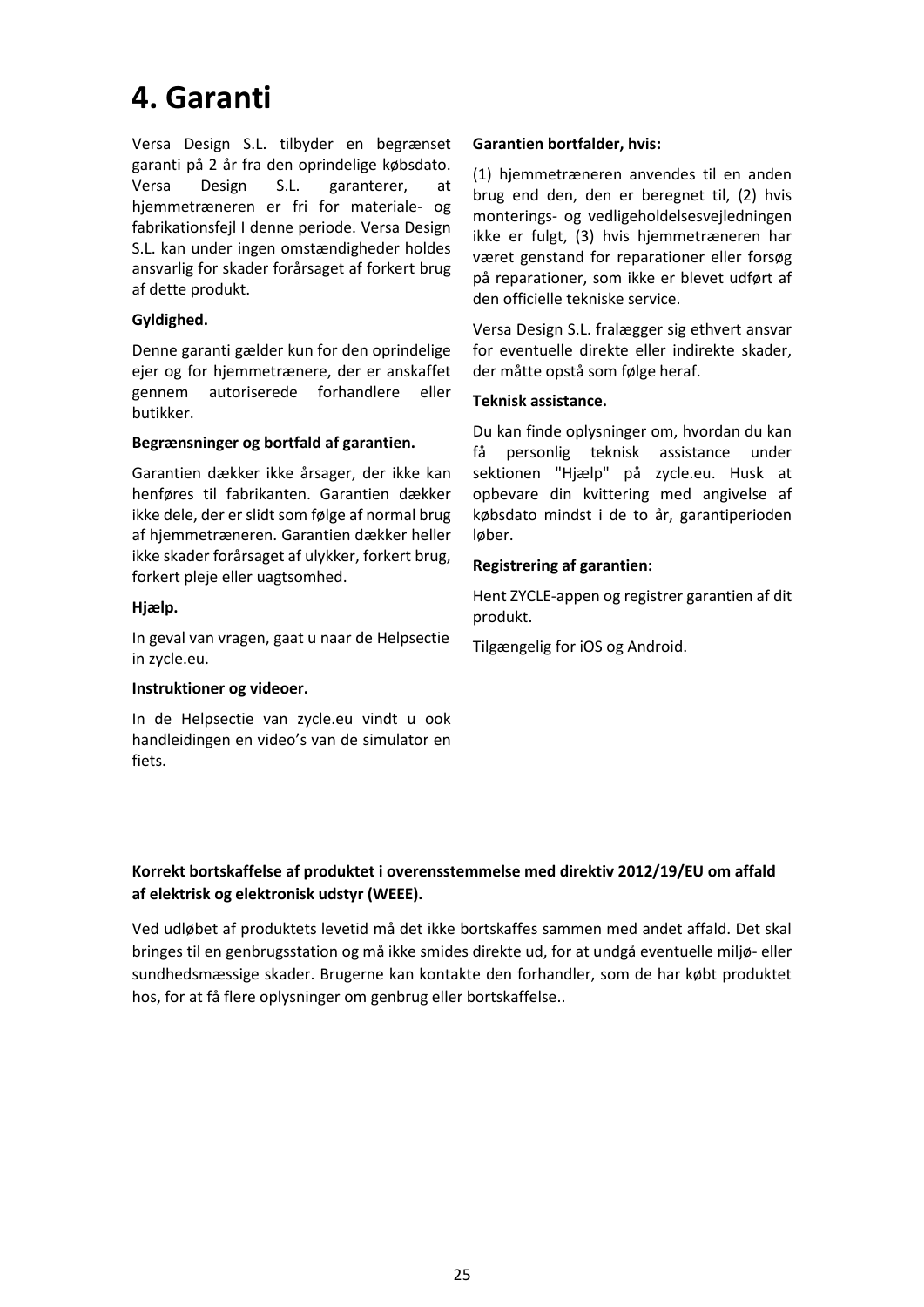### **Polski**

| 1. | Montaż twojego ZPro | 26 |
|----|---------------------|----|
| 2. | Uruchomienie        | 27 |
| 3  | Ostrzeżenia         | 27 |
| 4. | Gwarancja           | 28 |

# **1. Montaż twojego ZPro**

Przed montażem ZPro zapoznaj się z instrukcją, zamieszczoną w zakładce

"montaż ZPro" na stronie

[https://www.zycle.eu/assemble-ZPro](https://www.zycle.eu/assemble-zdrive)

Możesz również zeskanować załączony kod QR:

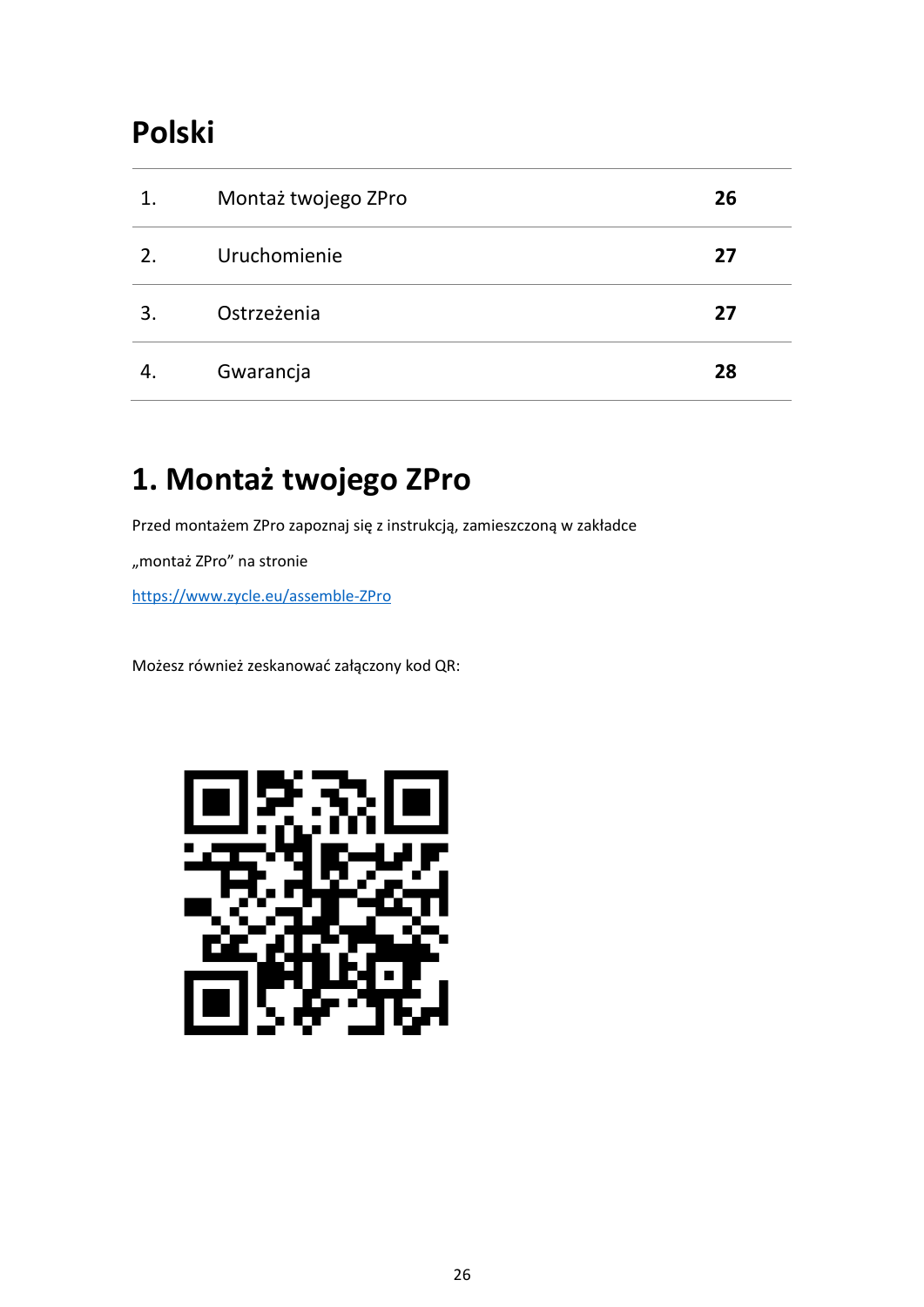### **2. Uruchomienie**

Podłącz twój Smart ZPro do sieci elektrycznej. Światełko led umieszczone tuż za trenażerem zapali się. Światełko led umieszczone tuż pod uchwytem kierownicy zapali się. Światełko led powinno świecić na zielono do momentu sparowania urządzenia przy pomocy ANT+ lub Bluetooth. Przygotuj miejscowe urządzenie komunikujące:

#### **Bluetooth**

Twój ZPro automatycznie sparuje się z twoim PC, tabletem lub smartfonem, w miejscu w którym używać będziesz symulatora. Możesz

### **3. Ostrzeżenia**

Upewnij się że wszystkie części urządzenia opisane w zakładce montaż są zamontowane prawidłowo. Niewłaściwy montaż może spowodować upadek użytkownika.

#### **Podłączenie do sieci elektrycznej.**

Podłącz prawidłowo wtyczkę do sieci i do portu urządzenia. Okablowanie urządzenia musi być zgodne z normami lub wymogami prawnymi w zakresie sieci elektrycznej kraju, w którym będzie używane. Dostęp do gniazdka zasilającego powinien być prosty a gniazdko łatwo dostępne.

#### **Używaj oryginalnych części zamiennych.**

Jeśli wtyczka zasilania uległa zniszczeniu należy wymienić ją na nową, lub skorzystać z wymiany w ramach usługi serwisowania po sprzedaży.

#### **Czyszczenie.**

Czyść urządzenie wilgotną szmatką nasączoną wodą bądź łagodnymi środkami czyszczącymi. Urządzenie należy czyścić wyłącznie po wyłączeniu go z sieci elektrycznej. Produkty czyszczące nie powinny przedostać się do wnętrza urządzenia.

### **Utrzymanie**

Informacje na temat utrzymania twojego ZPro są dostępne na stronie:

<https://www.zycle.eu/maintenance-ZPro>

używać PC bez konieczności wcześniejszego łączenia twojego ZPro z systemem operacyjnym. Jeśli parowanie urządzenia się powiedzie, światełko led zmieni się z zielonego na niebieskie.

#### **ANT+**

Najpierw podłącz antenę USB ANT+ do twojego PC lub tabletu (antena USB ANT+ nie jest dołączona do urządzenia). Parowanie ZPro z twoim urządzeniem, PC, tabletem lub smartfonem nastąpi automatycznie. Jeśli parowanie urządzenia się powiedzie, światełko led zmieni się z zielonego na białe.

#### **Dla kogo przeznaczony jest trenaż.**

Trenaż przeznaczony jest wyłącznie dla osób, w pełni sprawnych fizycznie i umysłowo, zdolnych do wykonywania ćwiczen sportowych. Zalecamy skonsultowanie się z lekarzem przed rozpoczęciem treningu. Należy jednak pamiętać, że nawet po uwzględnieniu powyższych zalecen, trenaż przeznaczony jest wyłącznie dla osób posiadających doświadczenie sportowe lub dla tych, które zostały odpowiednio przeszkolone przez trenera w zakresie użytkowania tego rodzaju sprzętu.

### **Kto NIE może korzystać z urządzenia.**

Urządzenie nie jest przeznaczone dla osób o ograniczonej sprawności fizycznej i umysłowej. Nie jest ono także przeznaczone dla dzieci. Urządzenie powinno znajdować się w miejscu niedostępnym dla w/w grup.

#### **Zalecenia dotyczące zdrowia.**

Jeśli podczas wykonywania ćwiczen nie czujesz się w pełni sił fizycznych, odczuwasz słabość, ból lub ucisk w klatce piersiowej, brakuje ci tchu lub masz nieregularny puls, powstrzymaj się od ćwiczen. Zalecamy skonsultowanie się z lekarzem.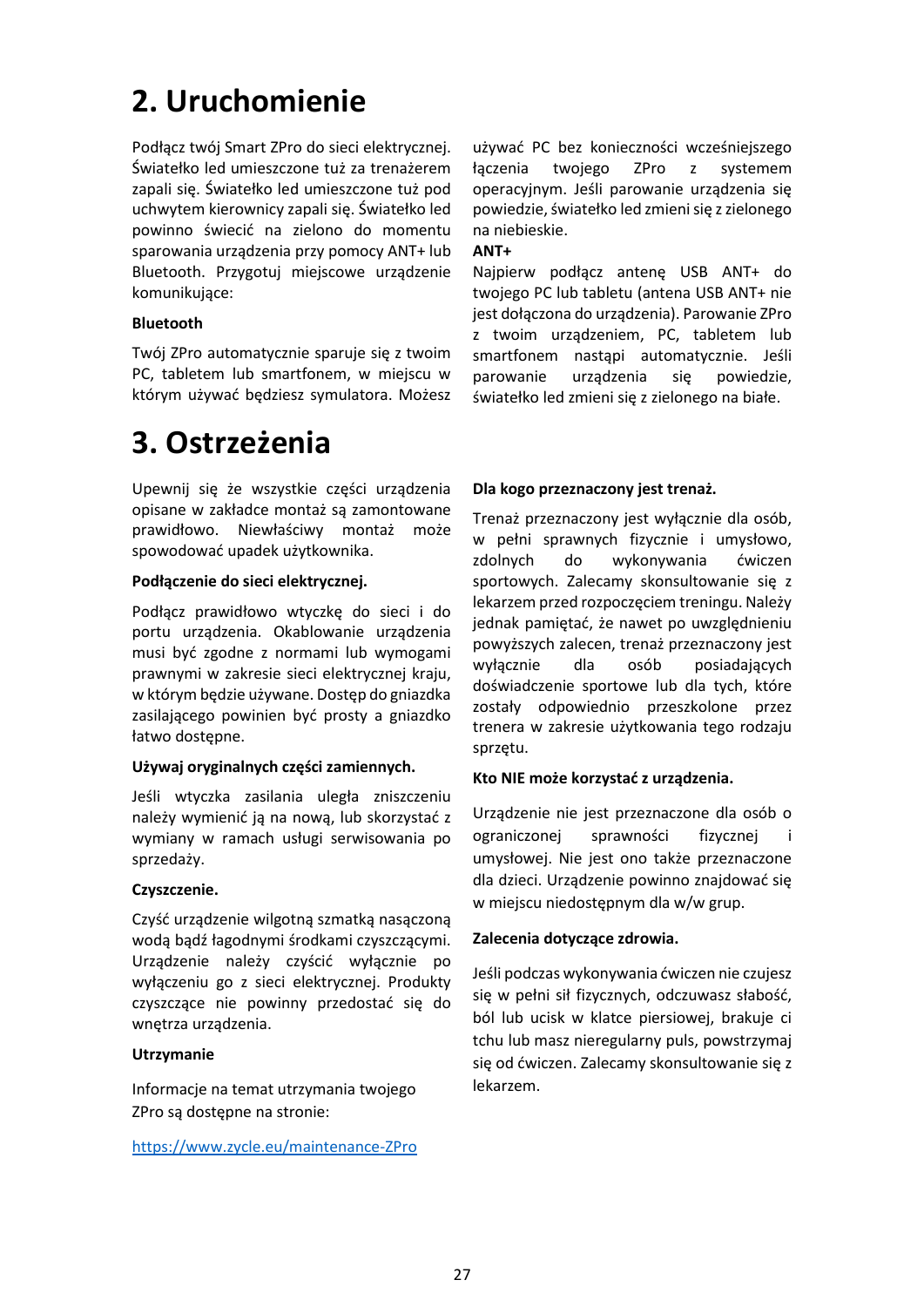### **4. Gwarancja**

Versa Design S.L. oferuje nieograniczoną gwarancję przez okres 2 lat od daty zakupu urządzenia. Versa Design S.L. gwarantuje prawidłowe działanie urządzenia i zapewnia iż przez w/w okres nie wystąpią żadne wady produkcyjne lub materiałowe urządzenia. Versa Design S.L. nie ponosi odpowiedzialności za uszkodzenia wynikłe z nieprawidłowego użytkowania trenaża.

#### **Zastosowanie.**

Niniejsza gwarancja dotyczy oryginalnego właściciela sprzętu i obejmuje urządzenia nabyte od oficjalnych dostawców bądź w autoryzowanych punktach sprzedaży.

#### **Ograniczenia i unieważnienie gwarancji**

Gwarancji nie podlegają usterki niezależne od producenta. Gwarancja nie obejmuje części, które uległy zużyciu podczas normalnego funkcjonowania urządzenia. Gwarancja nie obejmuje także uszkodzeń jakim urządzenie mogłoby ulec na skutek wypadku, nieodpowiedniego użytkowania, niewskazanego utrzymania lub braku utrzymania urządzenia.

#### **Pomoc.**

Odpowiedzi na pytania znajdziesz w zakładce "pomoc" na stronie zycle.eu

#### **Instrukcje i filmy instruktażowe.**

Instrukcje i filmy instruktażowe dotyczące symulatora i roweru znajdują się w zakładce "pomoc" na stronie zycle.eu

#### **Gwarancja ulega unieważnieniu w następujących przypadkach:**

(1) urządzenie wykorzystywane jest do celów innych niż te do których jest przeznaczone (2) użytkownik postępował niezgodnie z instrukcją montażu i konserwacji (3) naprawa urządzenia nie została zlecona akredytowanemu serwisowi lecz innemu podmiotowi Versa Design nie bierze żadnej odpowiedzialności za ewentualne szkody które mogłyby wyniknąć na skutek powyższych działań.

#### **Pomoc techniczna.**

W zakłądce "pomoc" na stronie zycle.eu znajdziesz informacje o tym jak uzyskać spersonalizowaną pomoc techniczną. Pamiętaj o zachowaniu paragonu zakupu z wydrukowaną datą, przynajmniej przez okres obowiązywania gwarancji.

#### **Rejestracja gwarancji.**

Zciągnij i zainstaluj App ZYCLE i zarejestruj gwarancję jaką

objęte jest twoje urządzenie. Dostępna dla iOS i Android.

### **Właściwa utylizacja urządzenia zgodnie z zarządzeniem 2012 / 19 / UE w sprawie zużytego sprzętu elektrycznego i elektronicznego (WEEE).**

Po zakonczeniu cyklu użyteczności urządzenia, nie należy wyrzucać go wraz z innymi odpadami. Należy zanieść je do odpowiedniego punktu utylizacji. W tym celu można skontaktować się ze sprzedawcą urządzenia, który udzieli wszelkich informacji w powyższym zakresie.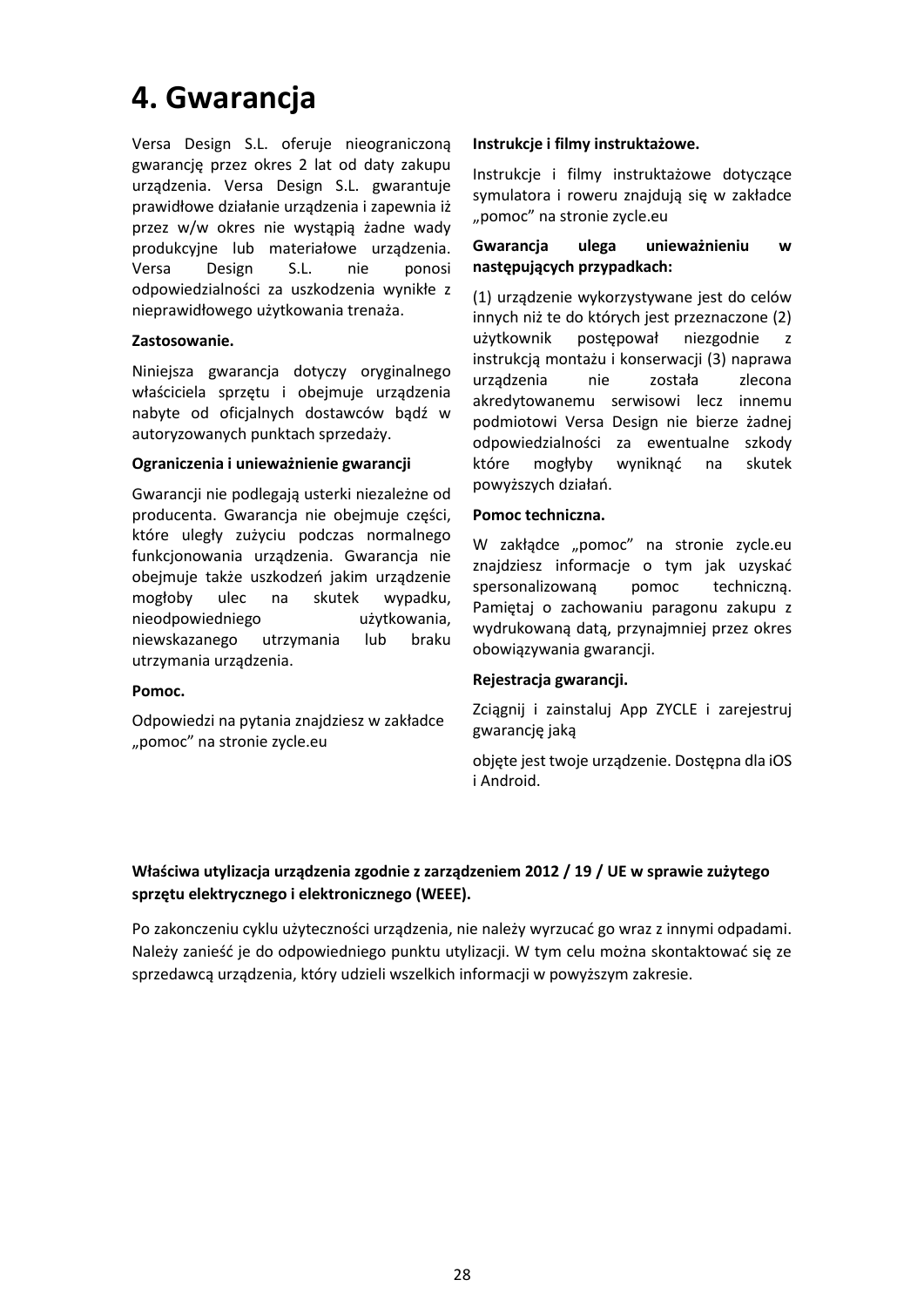#### Declaration of conformity / Déclaration de conformité / Konformitätserklärung / Declaración de Conformidad / Dichiarazione di conformità / Verklaring van Overeenstemming

I hereby declare that the product / Le soussigné déclare que le produit / Der Unterzeichnete erklärt, dass das Produkt / El abajo firmante declara que el producto / Il sottoscritto, dichiara che il prodotto / Ondergetekende verklaart dat het product.

Description / Description / Beschreibung / Descripción / Descrizione / Beschrijving:

#### **Hometrainer / Rouleau d'entrainement / Rollentrainer / Rodillo de entrenamiento / Rullo di allenamento / Trainingsrol**

Model / Modèle / Modell / Modelo / Modello / Model: **ZPro**

Trademark / Marque / Marke / Marcas / Marca / Handelsmerk: **Zycle**

Satisfies all the technical regulations applicable to the product within the scope of Council Directives 2014/35/UE and 2014/30/EU:

Est conforme à toutes les normes techniques concernant le produit dans le domaine d'applicabilité des Directives Communautaires 2014/35/ EU et 2014/30/EU:

Allen das Produkt betreffenden technischen Normen innerhalb des Anwendungsgebiets der EG-Richtlinien 2014/35/EU und 2014/30/EU entspricht:

Es conforme a todas las normas técnicas relativas al producto en el campo de aplicabilidad de las Directivas Comunitarias 2014/35/EU y 2014/30/EU:

È conforme a tutte le norme tecniche relative al prodotto entro il campo di applicabilità delle Direttive Comunitarie 2014/35/UE e 2014/30/EU:

In overeenstemming is met alle technische normen met betrekking tot het product binnen het toepassingsgebied van de Communautaire Richtlijnen 2014/35/EU en 2014/30/EU:

#### **EN 60335-1:2012 + AC:2014 + A11:2014 + A13:2017 + A1:2019 + A14:2019 + A2:2019**

#### **EN 62233:2008**

**EN 55014-1:2017 + A11:2020**

**EN 55014-2:2015 + EN-IEC 61000-3-2:2019**

**EN 61000-3-3:2014 + 1:2019**

**EN 301489-1 V1,5,1**

#### **EN 301489-17 V3.2.4**

All essential radio test suites have been carried out. / Tous les essais nécessaires de radiofréquence ont été effectués. / Alle erforderlichen Funkfrequenzproben wurden ausgeführt. /Han sido realizadas todas las necesarias pruebas de radiofrecuencia. / Sono state eseguite tutte le necessarie prove di radiofrequenza./ Alle nodige radiofrequentieproeven zijn uitgevoerd.

MANUFACTURER or AUTHORISED REPRESENTATIVE:

CONSTRUCTEUR ou REPRESENTANT AUTORISE:

HERSTELLER oder AUTORISIERTER VERTRETER:

FABRICANTE o REPRESENTANTE AUTORIZADO:

COSTRUTTORE o RAPPRESENTANTE AUTORIZZATO:

FABRIKANT of GEVOLMACHTIGDE VERTEGENWOORDIGER:

Versa Design S.L. Calle Mitgera, 3 46560 Massalfassar Spain

This declaration is issued under the sole responsibility of the manufacturer and, if applicable, his authorized representative. / Cette déclaration est rédigée sous la seule responsabilité du constructeur et, si applicable, de son représentant autorisé. / Diese Erklärung wird unter der ausschließlichen Verantwortlichkeit des Herstellers und, falls anwendbar, seines autorisierten Vertreters ausgestellt. / Esta declaración es emitida bajo la sola responsabilidad del fabricante y, si aplicable, de su representante autorizado. / Questa dichiarazione viene emessa sotto la sola responsabilità del costruttore e, se applicabile, del suo rappresentante autorizzato. / Deze verklaring wordt geheel onder verantwoordelijkheid van de fabrikant en indien van toepassing van diens gevolmachtigde vertegenwoordiger afgegeven.

Valencia, 4/11/2021 Place, date of issue / Lieu, date de délivrance / Ort, Datum der Ausstellung /Lugar, fecha de expedición / Luogo, data di emissione / Plaats, datum van afgifte

iye Castille Castillo, Deputy Managing Director e and title Nom et titre / Name und Titel me e posizio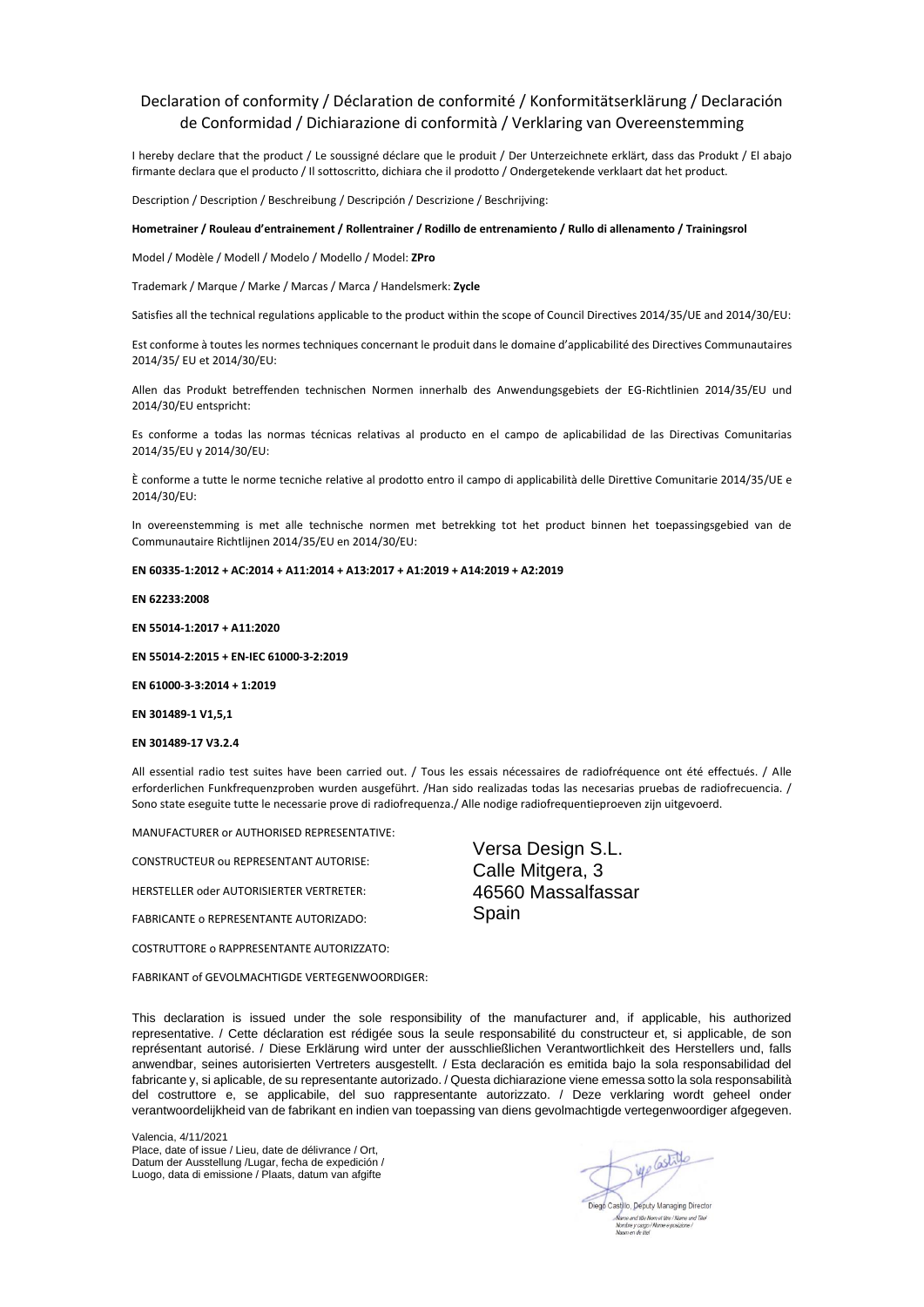#### Prohlášení o Shodě / Overensstemmelseserklæring / Deklaracja zgodno ci / Declaração deConformidade / Vyhlásenie o zhode

Tímto prohlašuji, že tento produkt / Undertegnede erklærer, at produktet / Niniejszym oświadczam, że produkt/ O abaixo assinado, declara que o produto / Týmto vyhlasujem, že výrobok

Popis / Beskrivelse / Opis / Descrição / Popis :

#### **Trenažér / Cykeltræner / Trenażer / Rolo de treinamento / Domáci trenažér**

Model / Model / Model / Modelo / Model : **ZPro**

Výrobce / Mærke / Znak towarowy / Marca / Ochranná známka : **Zycle**

Splňuje všechny technické předpisy vztahující se k výrobkům v oblasti působnosti směrnic 2014/35/UE a 2014/30/EU:

Opfylder alle de tekniske forskrifter for varen inden for området af anvendeligheden af EU-direktiverne 2014/35/UE og 2014/30/EU:

Spełnia wszystkie techniczne wymogi dotyczące produktu w ramach dyrektyw unijnych: 2014/35/UE i 2014/30/EU:

Atende a todas as normas técnicas relativas ao produto dentro do campo de aplicabilidade das Diretivas Comunitárias 2014/35/UE e 2014/30/EU:

Spĺňa všetky technické predpisy platné pre výrobok v zmysle smerníc Rady 2014/35/UE a 2014/30/EU:

#### **EN 60335-1:2012 + AC:2014 + A11:2014 + A13:2017 + A1:2019 + A14:2019 + A2:2019**

**EN 62233:2008**

**EN 55014-1:2017 + A11:2020**

**EN 55014-2:2015 + EN-IEC 61000-3-2:2019**

**EN 61000-3-3:2014 + A1:2019**

**EN 301489-1 V1,5,1**

#### **EN 301489-17 V3.2.4**

Veškeré základní rádiové testy byly provedeny. / Alle de nødvendige tests for radio-frekvens er blevet udført. / Wszystkie niezbędne testy radiowe zostały przeprowadzone. / Foram realizadas todas as provas necessárias de radiofrequência. / Boli vykonané všetky nevyhnutné rádiové testy.

VÝROBCE NEBO ZPLNOMOCNĚNÝ ZÁSTUPCE:

FABRIKANTEN ELLER DENNES REPRÆSENTANT:

PRODUCENT lub AUTORYZOWANY PRZEDSTAWICIEL:

FABRICANTE ou REPRESENTANTE AUTORIZADO:

VÝROBCA alebo OPRÁVNENÝ ZÁSTUPCA:

Versa Design S.L. Calle Mitgera, 3 46560 Massalfassar Spain

Toto prohlášení se vydává na výhradní odpovědnost výrobce a případně jeho zplnomocněného zástupce:

Denne erklæring er udstedt under ansvar af fabrikanten og, hvis det er relevant, dennes repræsentant.

Niniejsza deklaracja została wydana na wyłączną odpowiedzialność producenta i, w stosownych przypadkach, jego upoważnionego przedstawiciela.

Esta declaração é emitida sob a única responsabilidade do fabricante e, se aplicável, do seu representante autorizado.

Toto vyhlásenie sa vydáva výlučne na zodpovednosť výrobcu, prípadne jeho splnomocneného zástupcu.

Valencia, 4/11/2021 Místo a datum vydání / Sted og dato for udstedelsen / Miejsce, data wydania / Local, data de emissão / Miesto, dátum vydania

iye Castille Diego Castillo, Deputy Managing Director

Umistêni a titul / Navn og stilling /<br>tytul / Nome e titulo / Meno a titul